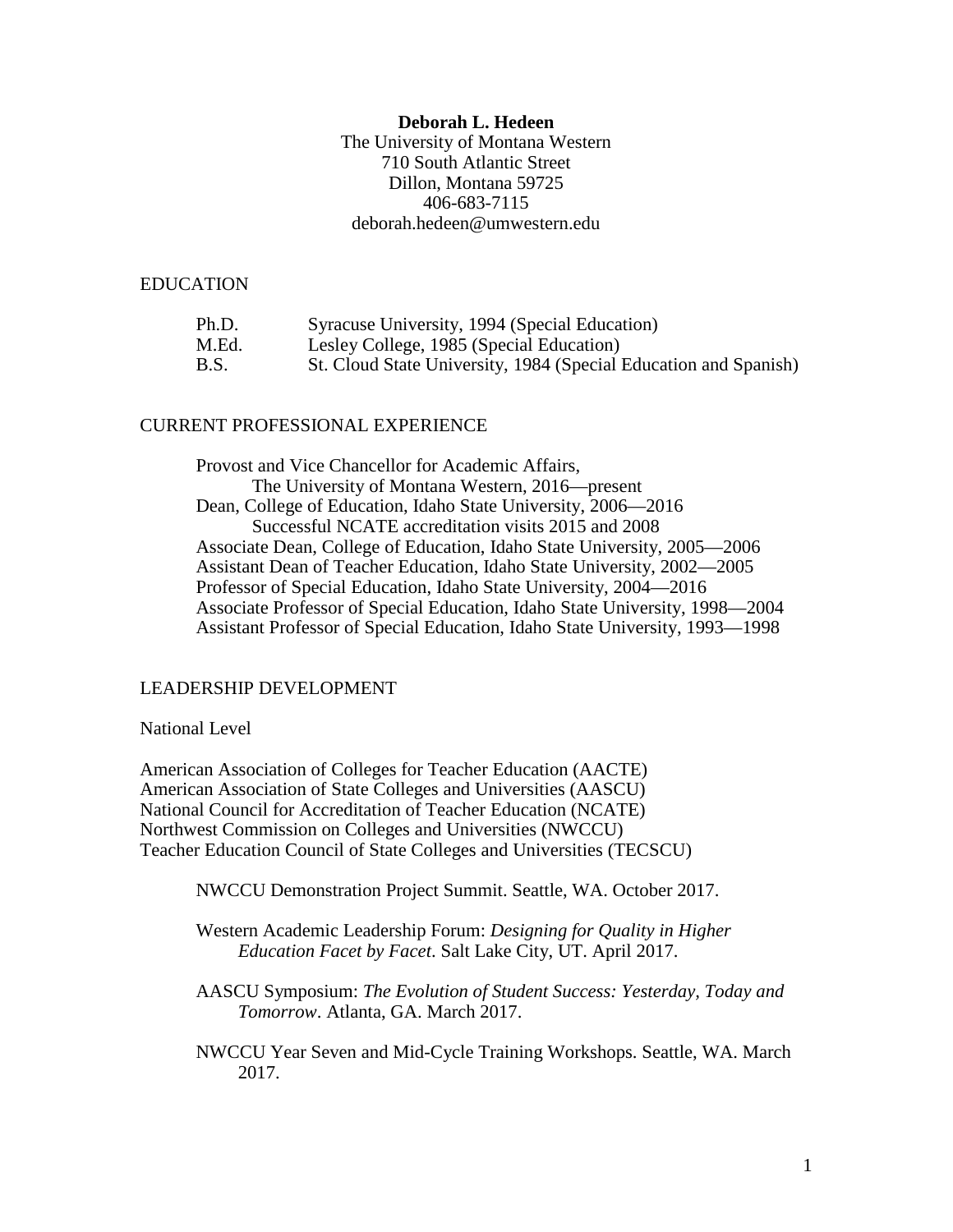- Western Academic Leadership Forum: *Calibrating Leadership Through New Landscapes*, Boise, ID. April 2015.
- State Review Team of Teacher Education Program Lewis-Clark State College, Lewiston, ID. November 2013.
- Higher Education Resource Services HERS-SA Academy for Women in Higher Education Administration, Cape Town, South Africa. September 2012.
- Council for the Accreditation of Educator Preparation (CAEP) Conference: *Evidence of Quality*, Arlington, VA. September 2011.
- Higher Education Resource Services HERS Denver Institute for Women in Higher Education Administration, University of Denver, CO. 2009.
- NWCCU Evaluation Committee Montana State University, Bozeman, MT. October 2009.
- NWCCU Accreditation Training. Seattle, WA. October 2008.
- TECSCU Fall Conference, San Antonio, TX. October 2008.
- AACTE National Conference, New Orleans, LA. February 2008.
- NCATE Conference: *Accreditation, Accountability, and Quality*, Arlington, VA. September 2007; 2006; 2005.
- AACTE Women in the Deanship Summer Conference, Denver, CO. July 2007.
- TECSCU Fall Conference, Charleston, SC. October 2006.
- AACTE Women in the Deanship Summer Conference, Portland, OR. July 2006.
- AACTE *New Dean's Institute - Academy for Leadership Development*, Minneapolis, MN. June 2005.
- Institute For Charitable Giving, *Seize the Opportunity* Conference, San Antonio, TX. May 2005.
- AACTE National Conference, Washington D.C. January 2005.
- TECSCU Fall Conference, San Fransico, CA. October 2004.
- Harvard Summer Institute, *Management Development Program*, Cambridge, MA. June 2004.
- AACTE National Conference, New Orleans, LA. January 2003.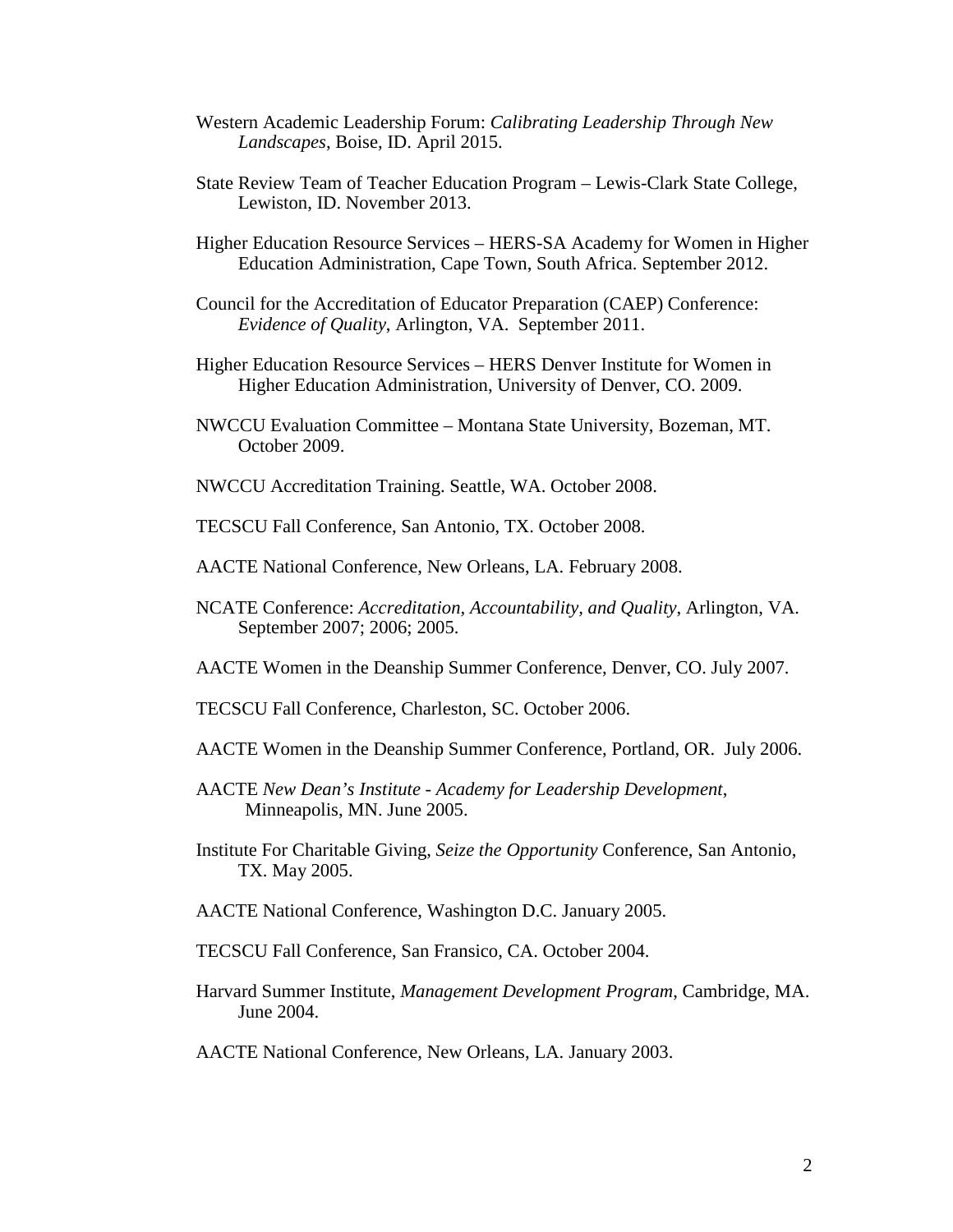# State Level

Complete College Montana Summit: *Gaining Momentum to Reach Higher*. Missoula, MT. October 2017.

Complete College Montana Summit: *Corequisite Academy*. Bozeman, MT. November 2016.

# HONORS AND AWARDS

| 2015 |
|------|
| 2012 |
| 2004 |
| 2004 |
| 1999 |
| 1997 |
| 1997 |
| 1996 |
| 1996 |
|      |

# PAST POSITIONS

Graduate Intern, School District No. 742, St. Cloud, MN, 1991—1993 Graduate Assistant in Special Education, Syracuse University, NY, 1988—1991 Special Educator, School District No. 742, St. Cloud, MN, 1987—1988 Visiting Teacher, Blindeninstitutsstiftung, Munich, Germany, 1986—1987 Special Educator, School District No. 742, St. Cloud, MN, 1985—1986 Teacher Assistant, Perkins School for the Blind, Watertown, MA, 1984—1985

# DOCTORAL DISSERTATION

Hedeen, D.L. (1994). *The interwoven relationship of teaching, learning, and supporting in inclusive classrooms.* Unpublished doctoral dissertation, Syracuse University, Syracuse, NY.

# **TEACHING**

| <b>First Year Seminar</b>              |
|----------------------------------------|
| Field Work in Special Education        |
| The Exceptional Child                  |
| <b>Diagnostic Procedures</b>           |
| <b>Assessment: Severe Disabilities</b> |
| <b>Strategies: Severe Disabilities</b> |
| <b>Survey of Mental Retardation</b>    |
| Autism                                 |
|                                        |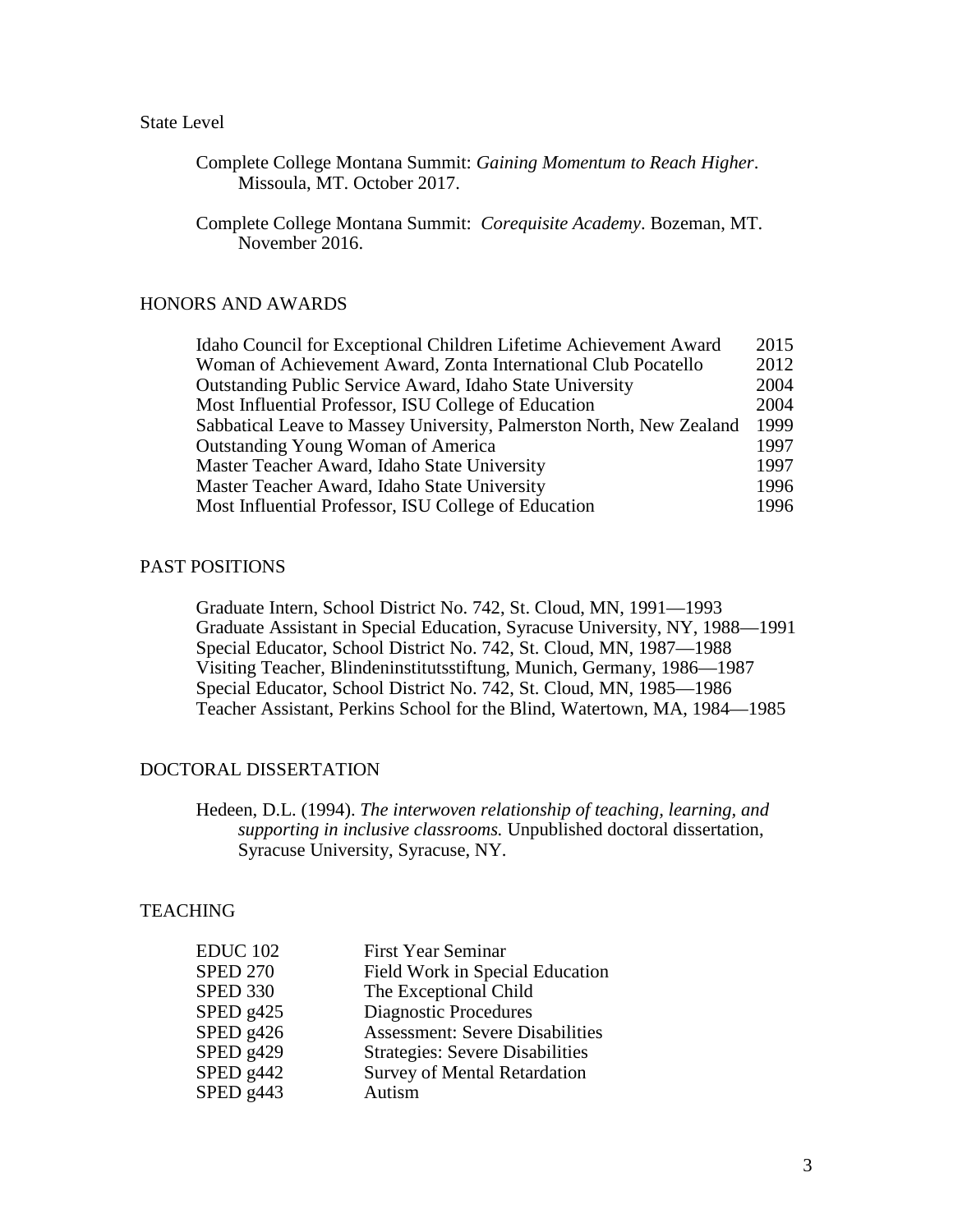| SPED $g446$     | <b>Secondary Special Education</b>   |
|-----------------|--------------------------------------|
| SPED g450       | <b>Creating Inclusive Classrooms</b> |
| <b>SPED 495</b> | <b>Student Teaching</b>              |
| <b>SPED 638</b> | Practicum in Special Education       |
| <b>SPED 662</b> | <b>Consultation in Schools</b>       |

### Previous Teaching Experience

University Instructor, Syracuse University, Syracuse, NY. Graduate course: School-Based Program Design for Students with Disabilities (3 credits) 1990— 1991.

University Instructor, Syracuse University, Syracuse, NY. Undergraduate course: Curriculum and Methods in Emotional Disturbance and Behavioral Disorders (3 credits) 1990—1991.

University Co-Instructor, Syracuse University, Syracuse, NY. Undergraduate course: Perspectives on Mild and Moderate Disabilities (3 credits) 1990—1991.

University Instructor, St. Cloud State University, St. Cloud, MN. Graduate course: Communication and Consultation in Special Education (3 credits) 1989— 1990.

University Co-Instructor, Syracuse University, Syracuse, NY. Undergraduate course: Perspectives on Mild and Moderate Disabilities (3 credits) 1989—1990.

### Overload Course

Interdisciplinary Evaluation Team (IET), Speech Pathology course, 1995—2004.

#### Continuing Education Courses

Inclusive Strategies. OPDS Course (1 credit), Joint School District 251, spring 1998. Inclusive Education. OPDS Course (1 credit), St. Maries School District 41, summer 1997.

Inclusion: Learning Disabilities. OPDS Course (1 credit), Pocatello School District 25, spring 1997.

Inclusive Elementary Classes. BERS Course (1 credit), Pocatello School District 25, fall 1996.

Curricular Adaptations for an Inclusive General Education Classroom. BERS Course (1 credit), Pocatello School District 25, spring 1996.

Positive Behavioral Support for Challenging Students. BERS Course (1 credit), Idaho Falls School District 91, fall 1995.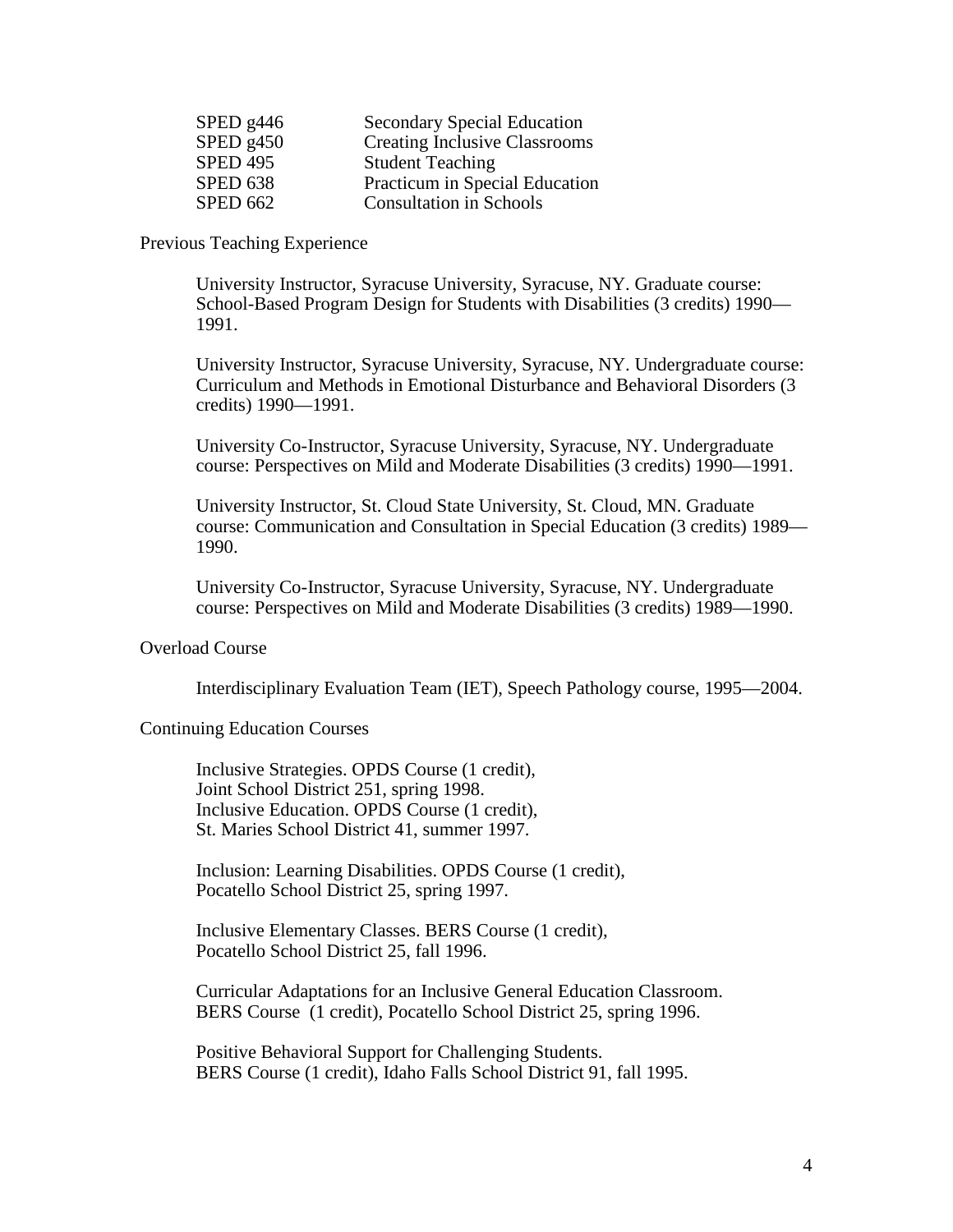Curricular Adaptations for Inclusive Classrooms. BERS Course (1 credit), Marsh Valley Joint School District 21, spring 1995.

Creating Inclusive Classrooms. BERS Course (1 credit), Marsh Valley Joint School District 21, spring 1994.

#### SCHOLARSHIP

Refereed Journal Articles

- Denner, P.R., Lin, S., Newsome, J.R., Newsome, J.D., & Hedeen, D.L. (2012). Evidence for improved P-12 student learning and teacher work sample performance from pre-internships to student-teaching internships. *Journal of Assessment and Accountability in Educator preparation*, *2*(1), 23-35.
- Hedeen, D. L., & Ayres, B. J. (2002). You want me to teach *him* to read? Fulfilling the intent of IDEA. *Journal of Disability Policy Studies, 13*(3), 180-189.
- Ayres, B. J., & Hedeen, D. L. (1998). Creating positive behavior support plans for students with significant behavioral challenges. *Rural Special Education Quarterly*, *17*(3/4), 27-53.
- Ayres, B. J., & Hedeen, D. L. (1996). Been there, done that, didn't work: Alternative solutions for behavior problems. *Educational Leadership*, *53*(5), 48-50.

Solicited Book Chapters

- Hedeen, D.L., & Ayres, B.J. (2011). Positive Verhaltensunterstützung Schaffen. In M.F. Giangreco (Ed.), *Quick-Guides fur Inklusion* (pp. 59-71). Landesinstitut für Schule und Medien Berlin-Brandenburg (LISUM). (Five selected chapters translated in German).
- Hedeen, D.L., & Ayres, B.J. (2007). Creating positive behavior supports. In M.F. Giangreco & M. B. Doyle (Eds.), *Quick-guides to inclusion: Ideas for educating students with disabilities (2nd ed*) (pp. 107-120). Baltimore, MD: Paul H. Brookes.
- Ayres, B. J., & Hedeen, D. L. (2003). Creating positive behavior support plans for students with significant behavioral challenges. In M. S. E. Fishbaugh, G. Schroth & T. R. Berkeley (Eds.), *Ensuring safe school environments: Exploring issues—Seeking solutions* (pp. 89-105). Mahwah, NJ: Lawrence Erlbaum Associates.
- Hedeen, D. L., Ayres, B. J., & Tate, A. (2001). Charlotte's story: Getting better, happy day, problems again! In M. Grenot-Scheyer, M. Fisher & D. Staub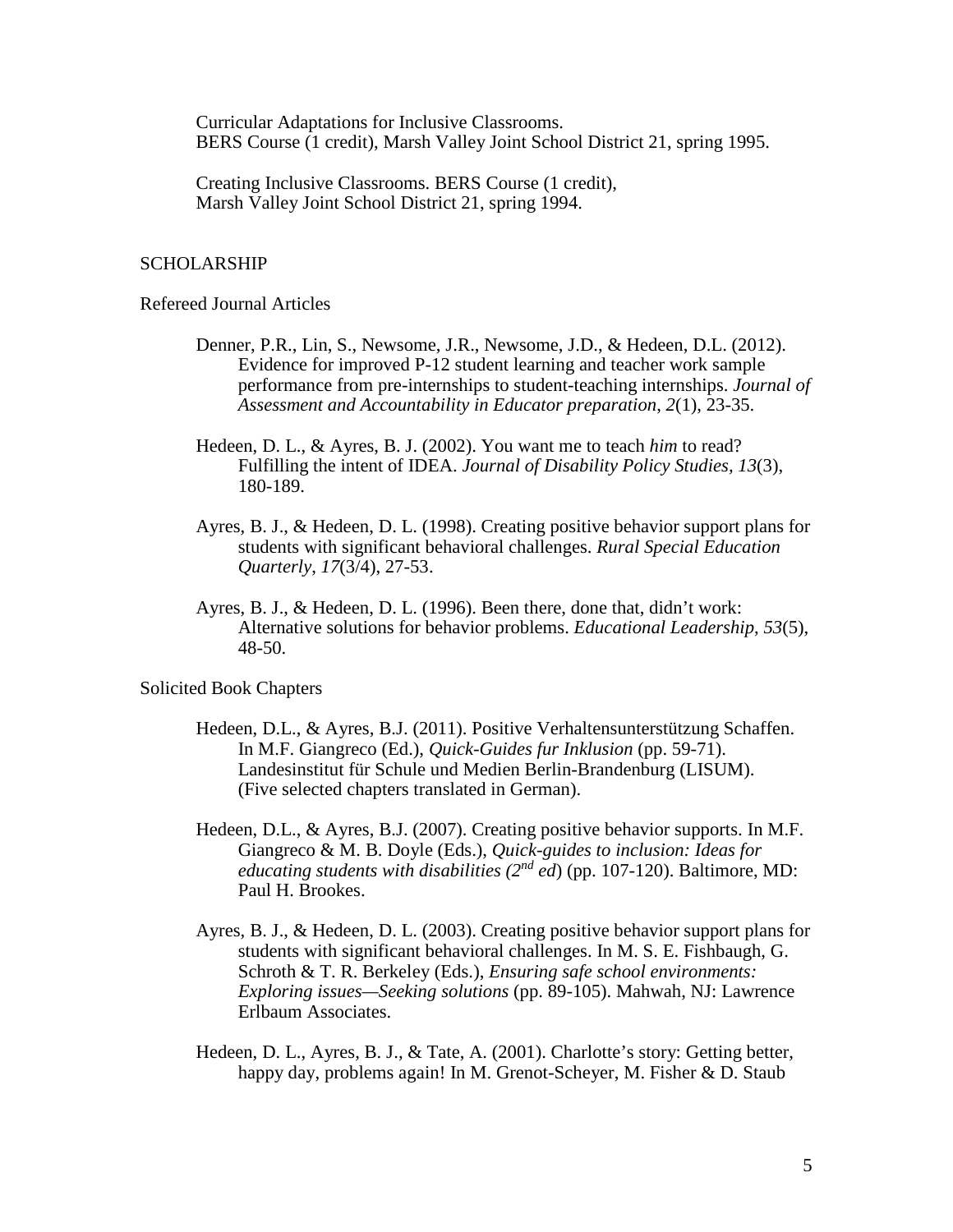(Eds.), *At the end of the day: Lessons learned in inclusive education* (pp. 47- 72). Baltimore, MD: Paul. H. Brookes.

- Ayres, B. J., & Hedeen, D. L. (1997). Creating positive behavioral supports. In M. Giangreco (Ed.), *Quick-guides to inclusion: Ideas for educating students with disabilities* (pp. 113-137). Baltimore, MD: Paul H. Brookes.
- Hedeen, D. L., Ayres, B. J., Meyer, L. H., & Waite, J. (1996). Quality inclusive schooling for students with severe behavioral challenges. In D. H. Lehr & F. Brown (Eds.), *People with disabilities who challenge the system* (pp. 127- 171). Baltimore, MD: Paul H. Brookes.

#### Monographs

- Twiss, D., Watson. M., Hedeen, D. L., & Ryba, K. (2000). *Executive summary: Autism spectrum disorder reference group*. New Zealand: Ministry of Education.
- Ryba, K., Hedeen, D. L., Twiss, D., & Watson, M. (1999). *Family survey and interview: Effective provision and resourcing for students with autism spectrum disorder*. New Zealand: Ministry of Education.
- Twiss, D., Watson, M., Hedeen, D., & Ryba, K. (1999). *The Imagine Programme (Perth, Australia) report: Effective provision and resourcing for students with autism spectrum disorder*. New Zealand: Ministry of Education.
- Twiss, D., Watson, M., Ryba, K., & Hedeen, D. L. (1999). *Literature review: Effective provision and resourcing for students with autism spectrum disorder*. New Zealand: Ministry of Education.

### Conference Proceedings

- Hedeen, D. L., & Tate, A. (2001, July). *Behavioral strategies for inclusive classrooms.* National Autism Society of America Conference, San Diego, CA.
- Commercially Published K-12 Instructional Materials
	- Inclusion Reviewer, Scott Foresman-Addison Wesley, Teacher's Edition Math Program K-2. 1998.

Invited Book Review

Meyer, L.H., & Evans, I.E. (2012). *The teacher's guide to restorative classroom discipline*. Sage Publishing.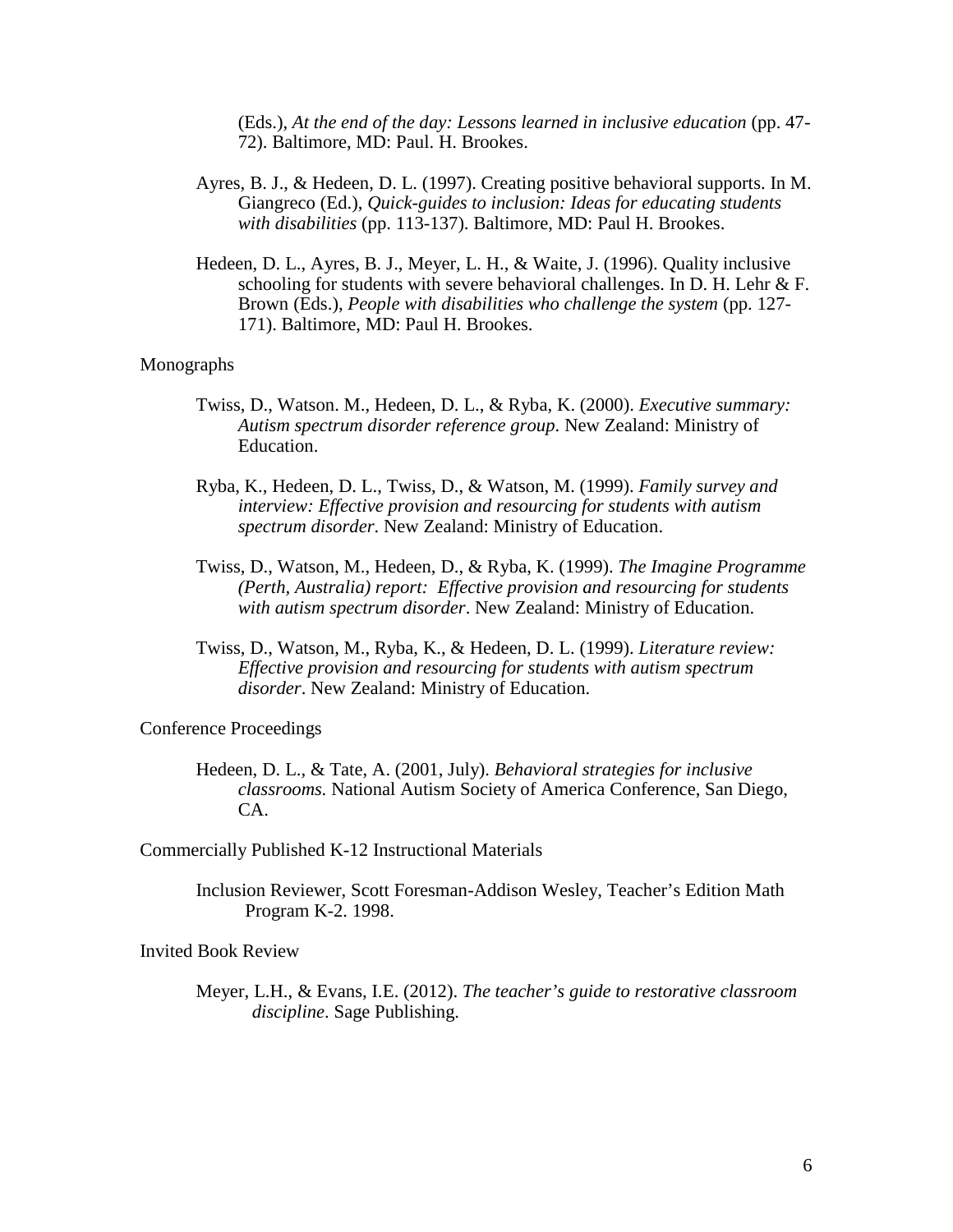Review Manuscripts

Guest Reviewer, manuscript for the Journal of the Association for Persons With Severe Handicaps (JASH). August 1999.

State, National and International Featured Presentations

- Hedeen, D., Eloff, I., Swanepoel, S., & Burger, I. (2012, September). *The dean as academic leader*. HERS-SA Academy, Cape Town, South Africa.
- Hedeen, D.L. (2007, August). *Preparing for your NCATE visit*. University of Alaska – Fairbanks, Fairbanks, Alaska.
- Hedeen, D.L. (2005, April). *Supporting individuals who have challenging behaviors*. Idaho Association of Developmental Disabilities Agencies State Conference, Boise, ID.
- Hedeen, D.L., & Southern, T. (2004, March). *You think I have challenging behaviors, but let me teach you what I can do!* Idaho Parents Unlimited (IPUL) State Conference, Boise, ID.
- Hedeen, D. L., & Ayres, B. J. (2002, July). *Proactive curricular and behavioral strategies for the diverse classroom.* Keynote speaker at the Summer Institute on Inclusion, Lesley University, Cambridge, MA.
- Hedeen, D. L., & Ayres, B. J. (2002, February). *If you want to help me, get to know ME!: Successful strategies for creating positive behavioral supports.*  Keynote speaker at the University of Wisconsin, Oshkosh Conference, Oshkosh, WI.
- Hedeen, D. L., & Ayres, B. J. (2002, February). *The connections that link us together: The importance of family, friends, school and work.* Keynote speaker at the University of Wisconsin, Oshkosh Conference, Oshkosh, WI.
- Hedeen, D. L. (2001, October). *A down under approach to education.* Keynote speaker at the Idaho Parents Unlimited (IPUL) State Conference, Boise, ID.
- Hedeen, D. L. (2001, July). *How do I prevent, teach, and respond to behavior at the same time*? Keynote speaker at the Summer Institute on Inclusion, Lesley University (name change from Lesley College to Lesley University), Cambridge, MA.
- Hedeen, D. L. (2001, June). *Lee's determination to be included!* Keynote address at the Queensland Association of Special Education Conference, Brisbane, Australia.
- Hedeen, D. L. (2001, March). *Including diverse learners in literacy and social skill lessons in the general education classroom.* Featured speaker at the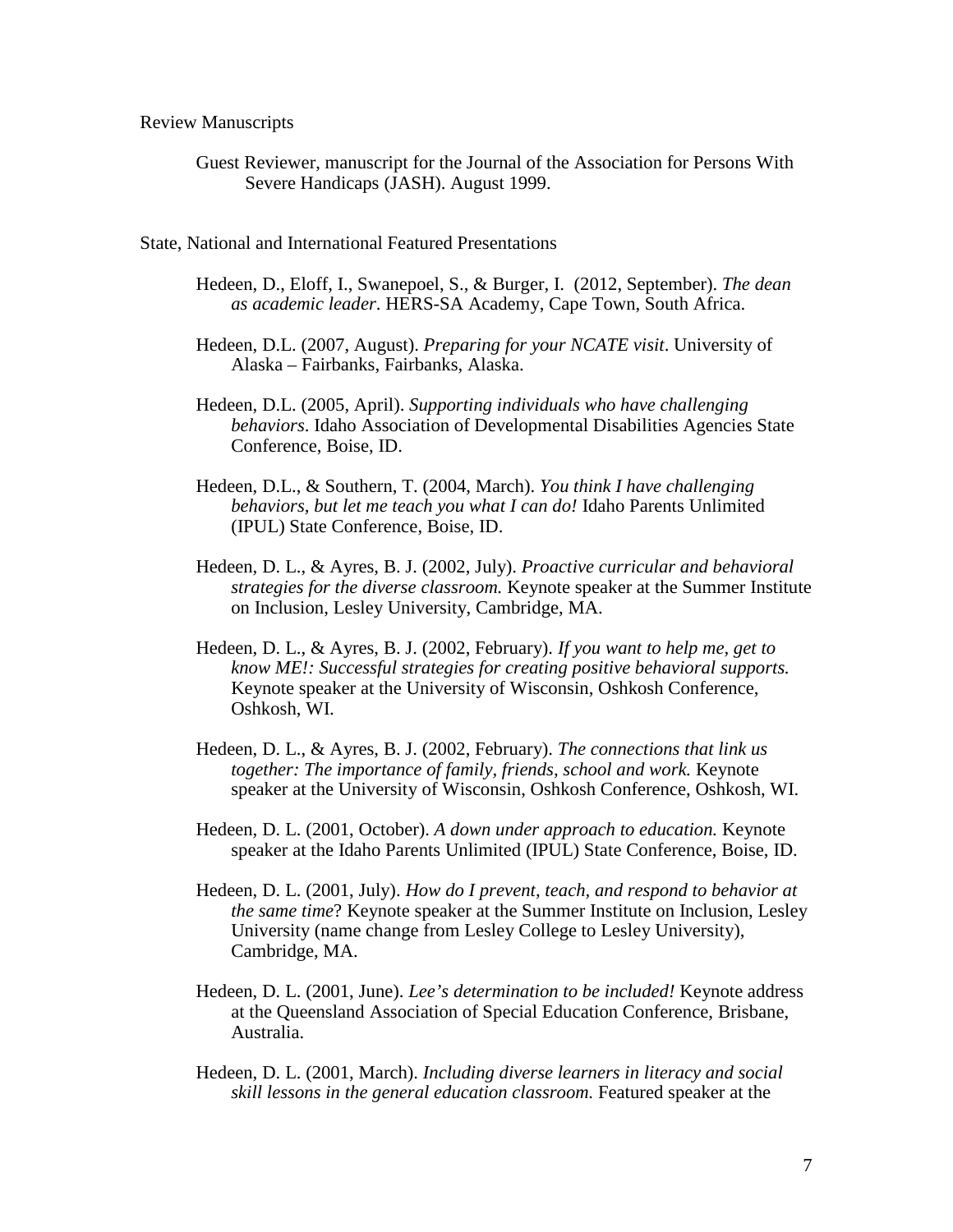Montana State Council for Exceptional Children (CEC) Conference, Missoula, MT.

- Hedeen, D. L. (2000, July). *The ups and downs of supporting a student with autism in her neighborhood school.* Keynote speaker at the Summer Institute on Inclusion, Lesley College, Cambridge, MA.
- Hedeen, D. L. (1999, March). *Creating successful learning experiences for students with autism and severe disabilities.* Featured speaker at the Montana State CEC Conference, Missoula, MT.
- Hedeen, D. L. (1997, July). *Practical solutions to complicated problems.* Keynote speaker at the Summer Institute on Inclusion, Lesley College, Cambridge, MA.
- Hedeen, D. L. (1996, October). *Inclusive education.* Presentation to the Education of Students with Disabilities Interim Committee of the Idaho Legislature, Idaho State University, Pocatello, ID.
- Hedeen, D. L. (1996, July). *Curriculum connections: Making sense of it all.*  Keynote speaker at the Summer Institute on Inclusion, Lesley College, Cambridge, MA.
- Hedeen, D. L. (1995, August). *Inclusive education.* Featured speaker at the Summer Leadership Institute, University of Northern Iowa, Cedar Falls, IA.
- Hedeen, D. L. (1994, September). *Kids are better together.* Featured speaker at the Idaho Inclusion Conference, ISU, Pocatello, ID.

International Refereed Conference Presentations

- Hedeen, D.L. (2005, July). *Supporting students with challenging behaviors using positive behavior support plans*. International Association of Special Education Conference, Halifax, Nova Scotia.
- Budzisz, M., Johns, B., McCaw, A., Hedeen, D., Tang, J., Chiang, C., & Banks, Y.R. (2005, July). *What do I do to help? Practical advice for dealing with students with behavioral challenges.* International Association of Special Education Conference, Halifax, Nova Scotia.
- Hedeen, D. L. (1999, July). *Autism: Barrier-free learning.* International Association of Special Education Conference, Sydney, Australia.

National Refereed Conference Presentations

AACTE—American Association of Colleges for Teacher Education CEC—Council for Exceptional Children TASH—The Association for Persons with Severe Handicaps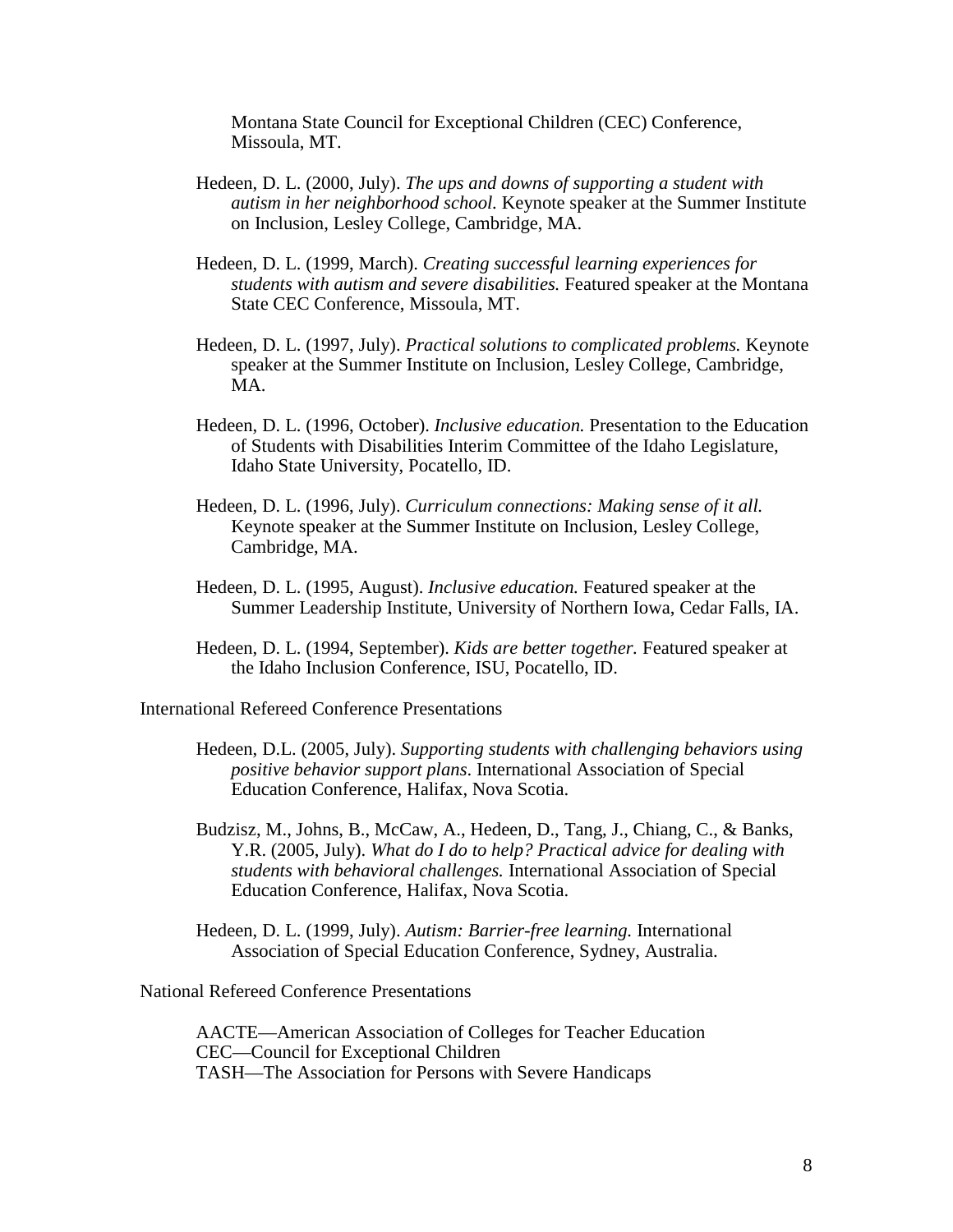- Hedeen, D.L., Linder, C, & Zikratch, D. (2015, February). *Evaluating and supporting teachers across the professional continuum*. AACTE National Conference, Atlanta, GA.
- Newsome, J.A., & Hedeen, D.L. (2011, February). *Telling the story and writing the next chapter: How preparing for NCATE can be an effective process for reflection.* AACTE National Conference, San Diego, CA.
- Newsome, J., Denner, P., Hedeen, D., & Newsome, J.R. (2009, February). *New Evidence for Student Learning Impacts from the Teacher Work Samples at Idaho State University*. AACTE National Conference, Chicago, IL.
- Hedeen, D.L., & Newsome, J.A. (2007, February). *Discovering our conceptual framework: living our vision and mission*. AACTE National Conference, New York City, NY.
- Hedeen, D.L., & Newsome, J.A. (2006, February). *A college's process in reviewing and revising its conceptual framework to guide the future direction of teacher preparation.* AACTE National Conference, San Diego, CA.
- Hedeen, D.L., & Meyerhoeffer, T. (2005, October). *A collaborative effort to increase elementary educators and special educators in rural areas of Idaho*. American Association of Colleges for Teacher Education and National Association of Community College Teacher Education Programs Web Conference.
- Hedeen, D.L. (2004, November). *Teaching students social skills using Comic Strip Conversations*. TASH National Conference, Reno, NV.
- Hedeen, D.L., & Southern, T. (2004, April). *Positive behavioral support for an elementary student with challenging behaviors*. CEC National Conference, New Orleans, LA.
- Hedeen, D. L., & Southern, T. (2003, December). *Supporting a student with challenging behaviors in his elementary school*. TASH National Conference, Chicago, IL.
- Hedeen, D.L., & Southern, T. (2003, December*). The Transition from Elementary School to Middle School*. TASH National Conference, Chicago, IL.
- Hedeen, D. L., & Southern, T. (2003, March). *Supporting students with challenging behaviors in inclusive elementary classrooms*. International Conference on Positive Behavior Support, Orlando, Fl.
- Hedeen, D. L., & Ayres, B. J. (2002, December). *Creating opportunities through positive behavioral supports*. All day Saturday Institute at the TASH National Conference, Boston, MA.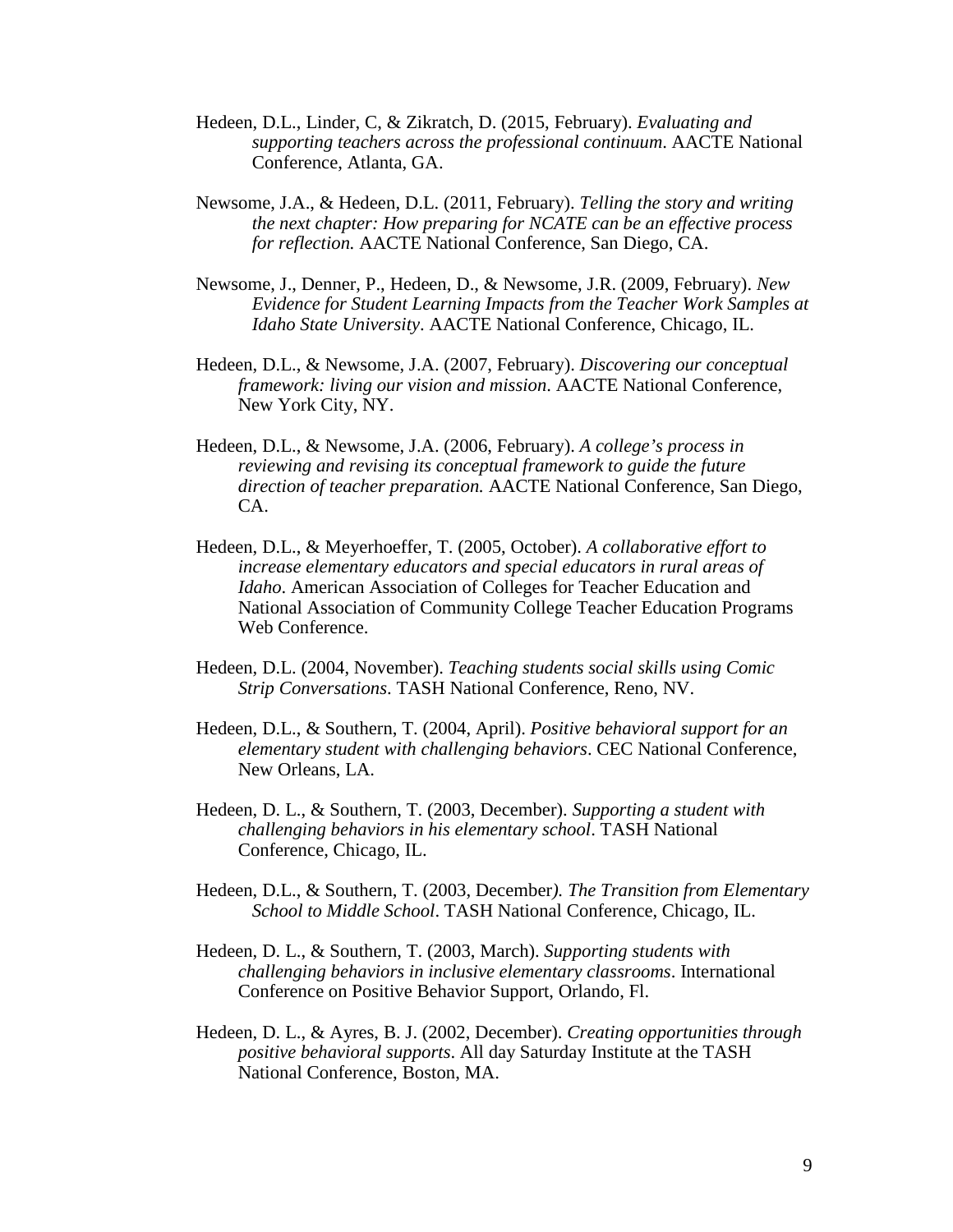- Hedeen, D. L. (2002, April). *A school approach to teaching social skills.* CEC National Conference, New York City, NY.
- Hedeen, D. L., Ayres, B. J., & DeLuke, S. (2001, November). *Creating successful experiences for all students through positive behavioral supports.* Pre-Conference all day workshop at the TASH National Conference, Anaheim, CA.
- Hedeen, D. L., & Ayres, B. J. (2000, December). *Lee's determination to be included in Grades 4-12.* TASH National Conference, Miami Beach, FL.
- Hedeen, D. L. (1999, April). *Autism: Strategies for inclusive classrooms.* CEC National Conference, Charlotte, NC.
- Hedeen, D. L., & Ayres, B. J. (1998, December). *Supporting students with challenging behaviors in inclusive classrooms.* TASH National Conference, Seattle, WA.
- Hedeen, D. L., & Ayres, B. J. (1997, December). *Walking the talk—Examining our teaching practices in university classrooms.* TASH National Conference, Boston, MA.
- Hedeen, D. L., & Ayres, B. J. (1997, April). *Curricular adaptations for inclusive classrooms.* CEC National Conference, Salt Lake City, UT.
- Hedeen, D. L., Ayres, B. J., & Meyer, L.H. (1996, November). *A collaborative approach to creating positive supports.* TASH National Conference, New Orleans, LA.
- Hedeen, D. L., & Ayres, B. J. (1996, April). *Implementing most promising practices in college classrooms*. CEC National Conference, Orlando, FL.
- Hedeen, D. L., & Ayres, B. J. (1996, April). *Positive behavioral supports in inclusive classrooms.* CEC National Conference, Orlando, FL.
- Hedeen, D. L. (1995, December). *Dare to discover: Challenging behaviors, facilitated communication, inclusive classrooms.* TASH National Conference, San Francisco, CA.
- Hedeen, D. L., Peck, C., Salisbury, C., Giangreco, M., Logan, K., & Snell, M. (1995, December). *Future research on inclusion: Linking pictures with numbers.* TASH National Conference, San Francisco, CA.
- Hedeen, D. L., & Ayres, B. J. (1994, December). *Working with teachers for change.* TASH National Conference, Atlanta, GA.
- Hedeen, D. L., & Ayres, B. J. (1993, November). *Positive approaches for helping students in inclusive classrooms.* TASH National Conference, Chicago, IL.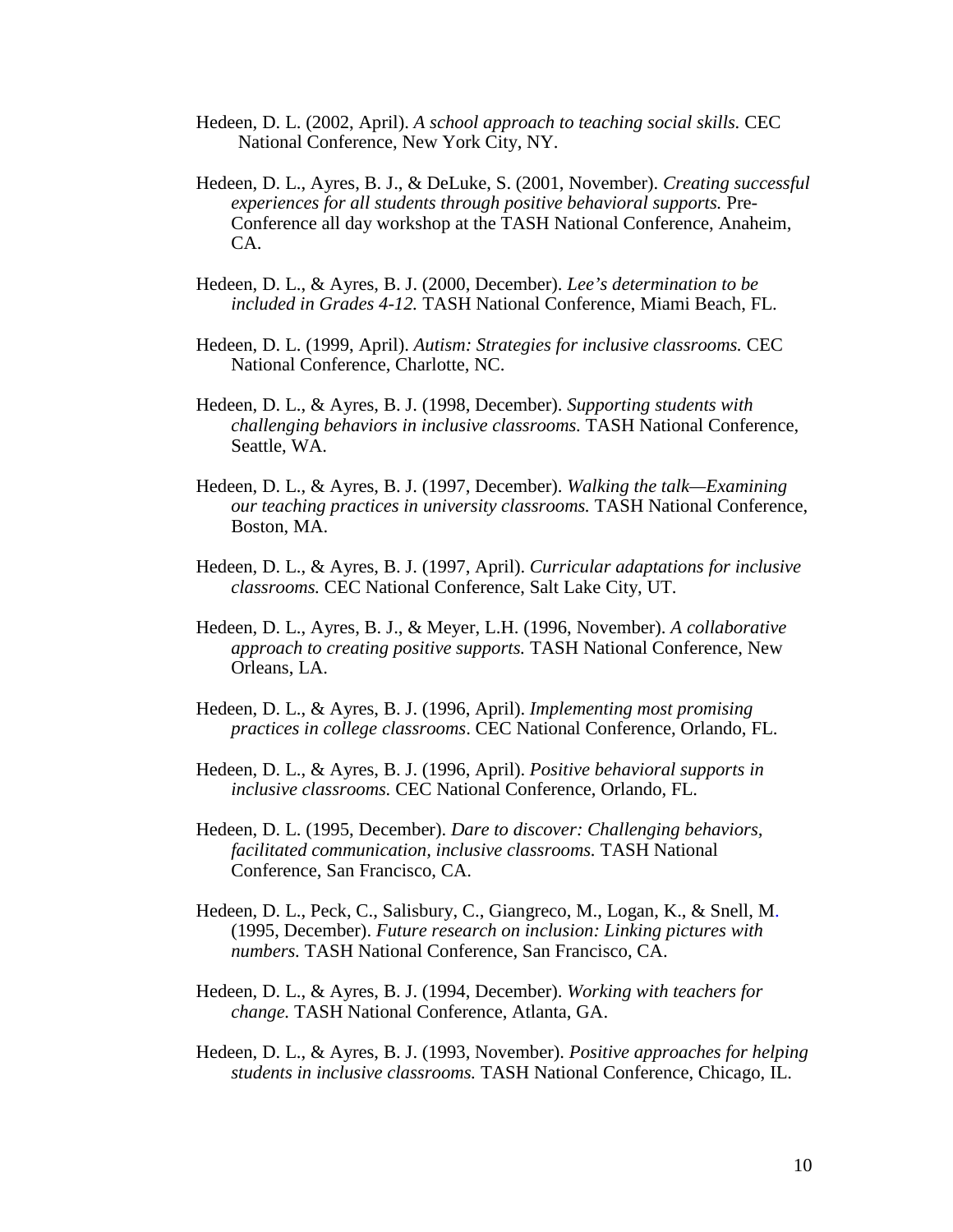- Hedeen, D. L. (1992, November). *The Interwoven relationship of teaching, learning, and supporting in inclusive classrooms.* TASH National Conference, San Francisco, CA.
- Hedeen, D. L., & Ayres, B. J. (1991, November). *Cooperative learning: Changing the college classroom experience.* TASH National Conference, Washington, DC.
- Hedeen, D. L., Duncan, J., Johnson, C., & Kraus, L. (1991, November). *Including students with severe disabilities in regular classrooms using cooperative learning.* TASH National Conference, Washington, DC.
- Hedeen, D. L., & Duncan, J. (1990, December). *Connecting students in the high school.* TASH National Conference, Chicago, IL.

Idaho State Conference Presentations

CEC—Council for Exceptional Children IPUL— Idaho Parents Unlimited ISBA — Idaho School Board Association

- Hedeen, D., Hill, J., & Rowland, P. (2007, November). *Idaho College of Educations' update*. ISBA State Conference, Couer d' Alene, ID.
- Booth, D., Hedeen, D., & Rowland, P. (2006, November). *Idaho College of Educations' update*. ISBA State Conference, Boise, ID.
- Hedeen, D.L. (2004, April). *Positive behavorial supports*. Idaho Association of Developmental Disabilities Agencies State Conference. Boise, ID.
- Hedeen, D.L., Stronks, C., & Stronks, G. (2004, March). *My transition from elementary school to middle school*. IPUL State Conference, Boise, ID.
- Hedeen, D. L., Stronks, C., & Stronks, G. (2003, October). *My transition from elementary school to middle school*. CEC State Conference, Sun Valley, ID.
- Hedeen, D. L. (2002, October). *Adaptations for successful participation.* IPUL State Conference, Boise, ID.
- Hedeen, D. L. (2002, October). *Teaching students to use comic strip conversations*. CEC State Conference, Sun Valley, ID.
- Hedeen, D. L. (2001, October). *Family life: Siblings and their differences*. IPUL State Conference, Boise, ID.
- Hedeen, D. L. (2001, October). *Positive behavioral supports in the home and community.* Community Partnerships of Idaho State Conference, Boise, ID.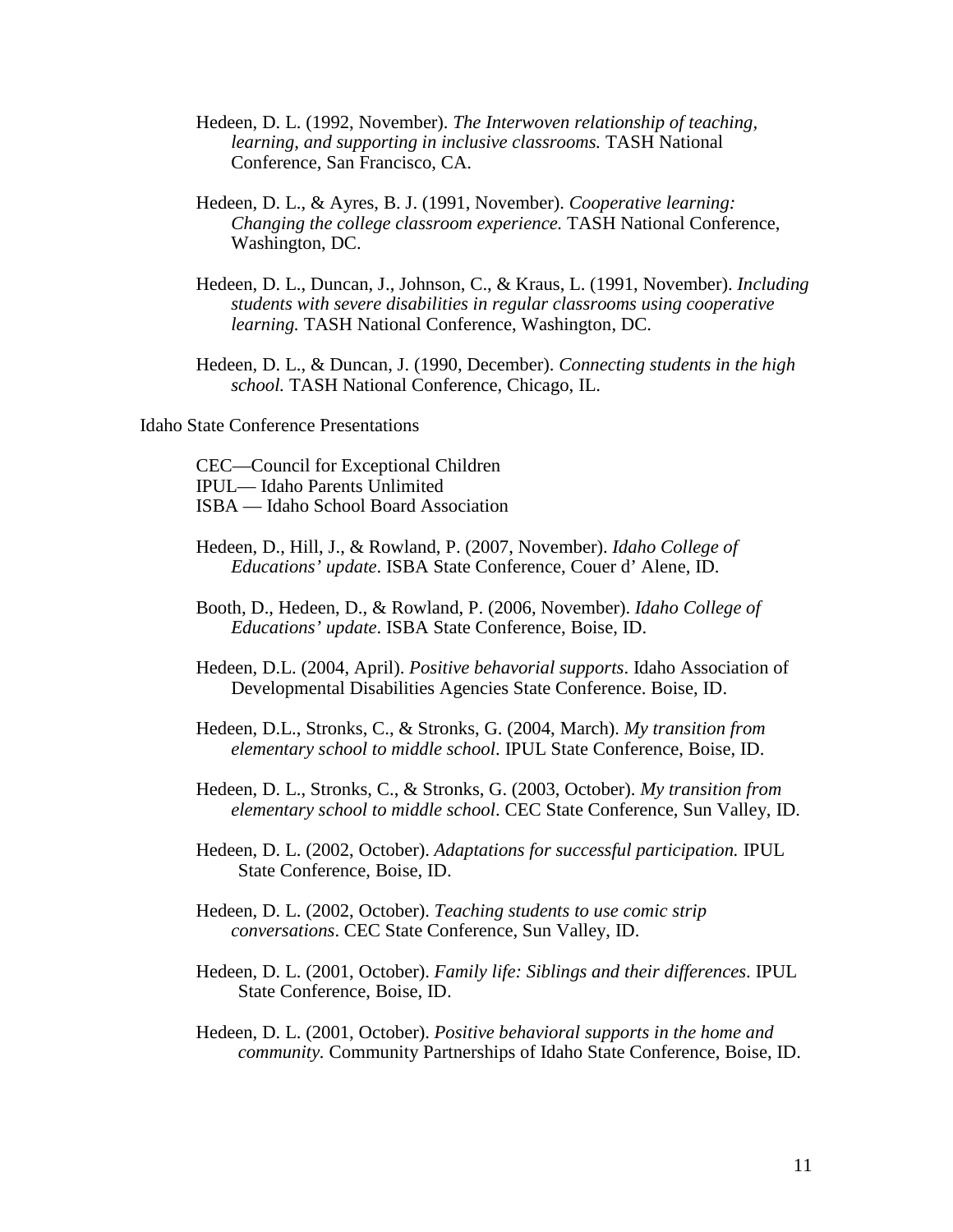- Hedeen, D. L. (2001, October). *Stories, strategies, and supports.* CEC State Conference, Sun Valley, ID.
- Hedeen, D. L. (2000, October). *Teaching social skills.* CEC State Conference, Sun Valley, ID.
- Hedeen, D. L., & Tate, A. (1998, October). *Autism: Seeing the future.* CEC State Conference, Sun Valley, ID.
- Hedeen, D. L. (1997, October). *Autism: Teaching strategies*. CEC State Conference, Sun Valley, ID.
- Hedeen, D. L. (1997, October). *Powerful techniques can lead to successful elementary and secondary inclusion.* IPUL State Conference, Boise, ID.
- Hedeen, D. L. (1997, January). *Secondary inclusive practices.* Idaho Association of Secondary Principals and Special Education Administrators Annual Meeting, Boise, ID.
- Hedeen, D. L. (1997, January). *Secondary transition.* Idaho Association of Secondary Principals and Special Education Administrators Annual Meeting, Boise, ID.
- Hedeen, D. L. (1996, October). *Dealing with diversity in the classroom.* Idaho Association of Elementary School Principals and Special Education Administrators Annual Meeting, Sun Valley, ID.
- Hedeen, D. L. (1996, October). *Moving on: Grade to grade, school to school.* IPUL State Conference, Boise, ID.
- Hedeen, D. L., & Bush, N. (1996, October). *Teaming for successful transition.* CEC State Conference, Sun Valley, ID.
- Hedeen, D. L. (1995, October). *Art of belonging.* IPUL State Conference, Boise, ID.
- Hedeen, D. L. (1995, October). *Curricular adaptations for inclusive classrooms*. CEC State Conference, Sun Valley, ID.
- Hedeen, D. L. (1995, October). *Including teenagers.* IPUL State Conference, Boise, ID.
- Hedeen, D. L. (1994, October). *Positive approaches for inclusive classrooms.* CEC State Conference, Boise, ID.
- Hedeen, D. L. (1993, October). *I wanted Ben to be a natural part of our day: Learning in inclusive classrooms*. CEC State Conference, Sun Valley, ID.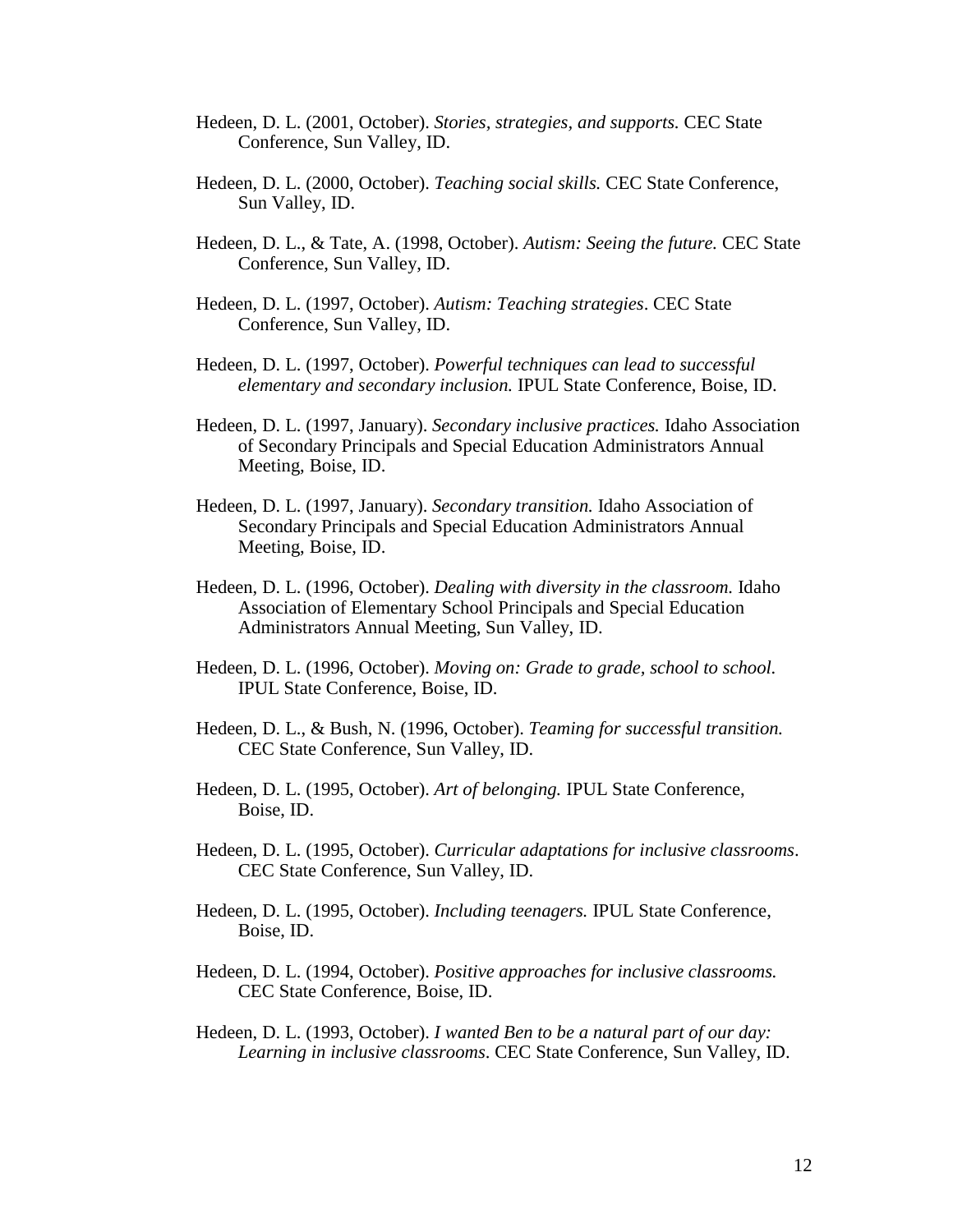#### **Grants**

- Honoraria to implement assistive technology in a college course. Dean's Scholarship Grant, December 2001. Amount: \$1,800.00.
- Professional Travel to present at the National CEC Conference, New York City, NY, April 2002. Dean's Scholarship Grant, December 2001. Amount: \$1,779.00.
- Professional Travel to present at the National Autism Society of America Conference, San Diego, CA, July 2001. Dean's Scholarship Grant, December 2000. Amount: \$1,341.00.

# Works in Progress

Southern, T.A., & Hedeen, D.L. (in progress) *Using positive behavior support plans for students with challenging behaviors.*

Hedeen, D.L. (in progress). *Defining one's self-determination.*

Hedeen, D.L. (in progress). *Proactively teaching social skills to decrease behavior issues in the school.*

#### SERVICE

Leadership at State and Community Level

State Board of Education Accountability Oversight Committee, 2015—2016. Idaho Association for Colleges of Teacher Education (IACTE), 2006—2016. President, 2014—2016. Idaho Professional Standards Commission, 2008—2011; 2014—2016. Standard Committee chair, 2010—2011. Pocatello Chamber of Commerce – Education Committee, 2006—2016. IPUL (Idaho Parents Unlimited) Board of Directors, 2001—2004. Vice President, January 2004. IDAHO SEAP (State Special Education Advisory Panel), 1996—1999. President of Idaho CEC (Council for Exceptional Children), 1997—1998. President-Elect of Idaho CEC, 1996—1997. Vice President of Idaho CEC, 1995—1996. Idaho CSPD (Comprehensive System of Personnel Development), 1994—1995.

Idaho State University Leadership and Committee Work

University

Marketing & Materials Approval Committee, 2009—2016. Assistant Alumni Director Search Committee, summer 2012. Academic Standards Committee, 2009—2011.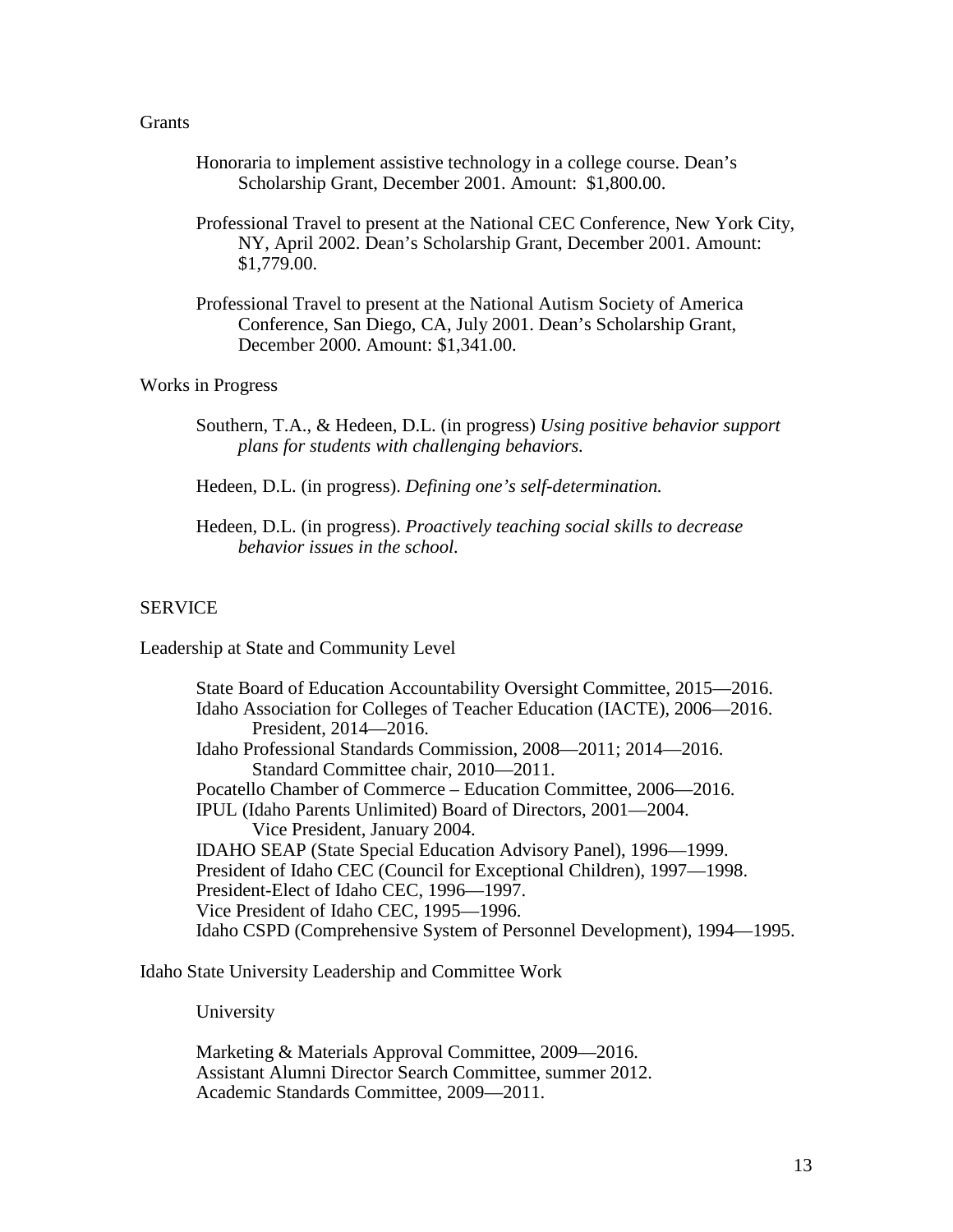Director of Affirmative Action Search Committee, summer 2011. University Accreditation Steering Committee, 2010—2012. University Business Officer Search Committee, summer 2010. DEEP Program student exchange with Savannah State University.

Savannah State Students visited ISU in February 2003

ISU students visited Savannah State in November 2002 Curriculum Council Executive Committee, spring 2002. Curriculum Council, COE Representative, spring 2001—spring 2002. First Year Seminar Advisory Committee, spring 1998—spring 1999. Faculty Senate, 1995—1998. Professional Policies Council, 1994—1997; chair, 1995—1997. Library Budget Allocation Committee, 1994—1995.

College

NCATE, co-coordinator, fall 2005—2007. Core Curriculum Committee, co-chair, fall 2003—2005. College Restructuring Committee, fall 2001. Tenure and Promotion Committee, fall 2000—2001. Physical Education and Dance Search Committee, spring 2001. EDUC 402 Course Development Committee, chair, 1998—1999; spring and fall 2001. Dean's Faculty Scholarships, chair, fall 2000. Director of Field Experience Search Committee, chair, 1998—1999. Field Experience Committee, 1998—1999. Faculty Promotion Committee, chair, fall 1998 Portfolio Development Committee/Taskforce, fall 1998. Diversity Task Force, 1997—1998. Teacher Education Core Course Development, co-facilitator, 1997—1998. Dean's Search Committee, spring 1997. Dean's Advisory Council, 1995—1996. Field Experience Committee, 1995—1996. Teacher Education Committee, 1995—1996. Framework Committee, fall 1995. Educational Leadership, 1994—1996.

Department/Division

Regional Special Education Consultant Search Committee, spring 2003. Special Education Search Committee, fall 2002; chair, spring 2003. Family and Consumer Sciences Search Committee, 2000—2001. Instructional Technology Search Committee, spring and fall 1998. Special Education Faculty Search Committee, spring 1998. Special Education Faculty Search Committee, summer 1997.

Advisor for Student Organization

CEC Student Organization, advisor, fall 2000—fall 2004. CEC Student Organization, active faculty member, fall 1993—spring1999.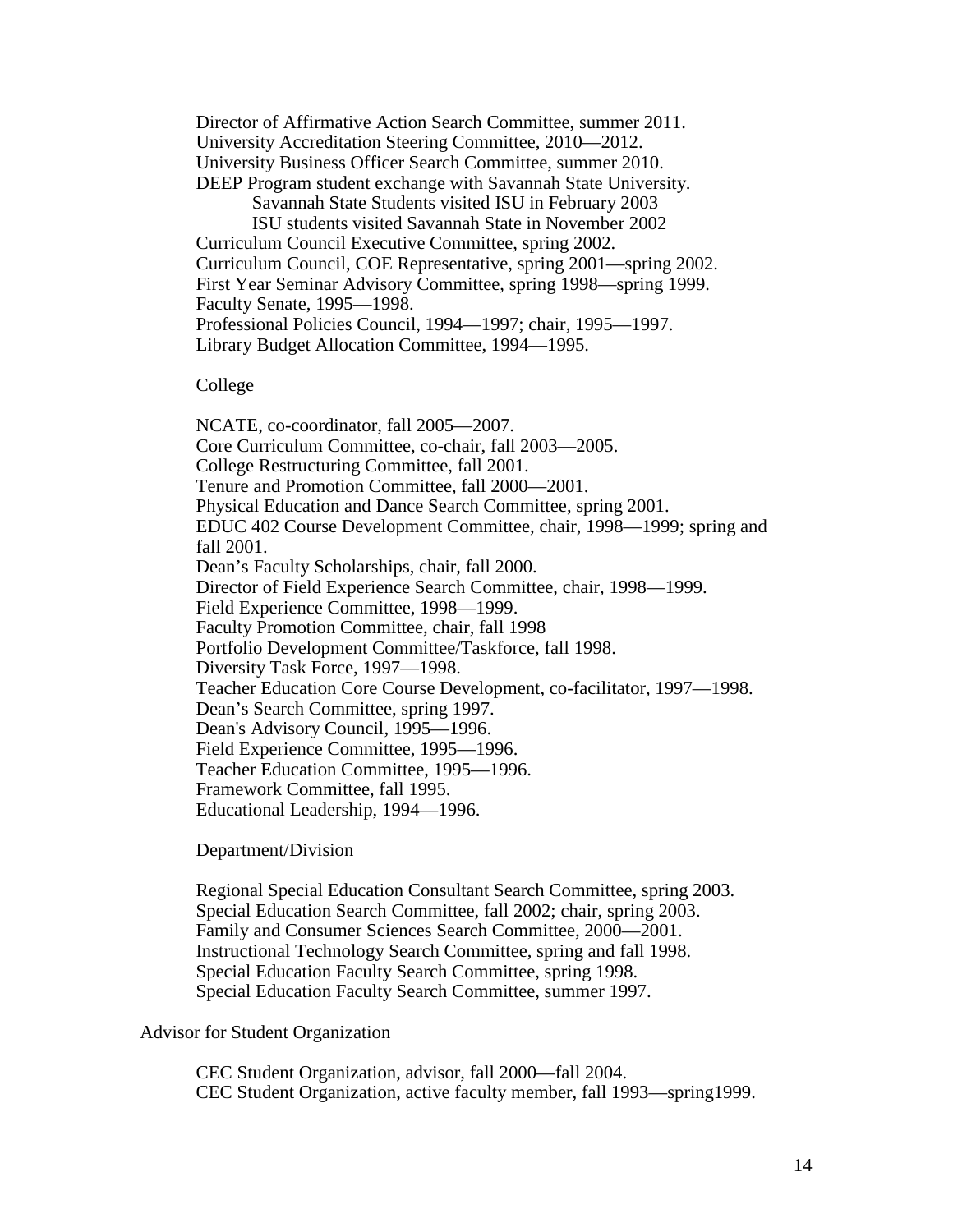Program Coordinator

Saturday School Program, College of Education, 1995—spring 2005.

Professional & Academic Association Memberships

Positive Behavioral Support (PBS) Council for Exceptional Children (CEC) The Association for Persons with Severe Handicaps (TASH) Association for Supervision and Curriculum Development (ASCD) Autism Society of America (ASA) Kappa Delta Pi (KDP)

Solicited Presentations—State, National, and International

- *Designing inclusive strategies.* (Fall 2000—to present). A presentation to student teaching interns during their workshop days each semester. Idaho State University, College of Education, Pocatello, ID.
- Hedeen, D.L. (2005, fall). *Autism*. Five workshops (two hours each) to train staff at the Children's Center - Disability Agency, Pocatello, ID.
- Hedeen, D.L. (2005, summer). *Visual strategies*. Three workshops (two hours each) to train staff at the Children's Center – Disability Agency, Pocatello, ID.
- Hedeen, D.L. (2005, March). *Understanding autism*. A three hour presentation at the Development Workshops, Inc Annual Conference, Idaho Falls, ID.
- Hedeen, D.L. (2004, October). *Supporting students with challenging behaviors*. A four hour presentation at the Residential Rehabilitation Conference, Idaho Falls, ID.
- Hedeen, D.L. (2004, October). *Positive Behavior Support for students with challenging behaviors*. All day workshop presented to START agency staff, Spokane, WA.
- Hedeen, D.L. (2004, September). *Supporting families of children who have challenging behavaiors*. A four hour workshop for START Agency parents, Boise, ID.
- Hedeen, D.L. (2004, August). *Strategies for supporting students with challenging behaviors*. All day workshop for START Agency staff, Boise, ID.
- Hedeen, D.L., & Southern, T. (2004, January). *Creating Visual Strategies for students*. Workshop presented to special educators and paraeducators in School District #25. Pocatello, ID.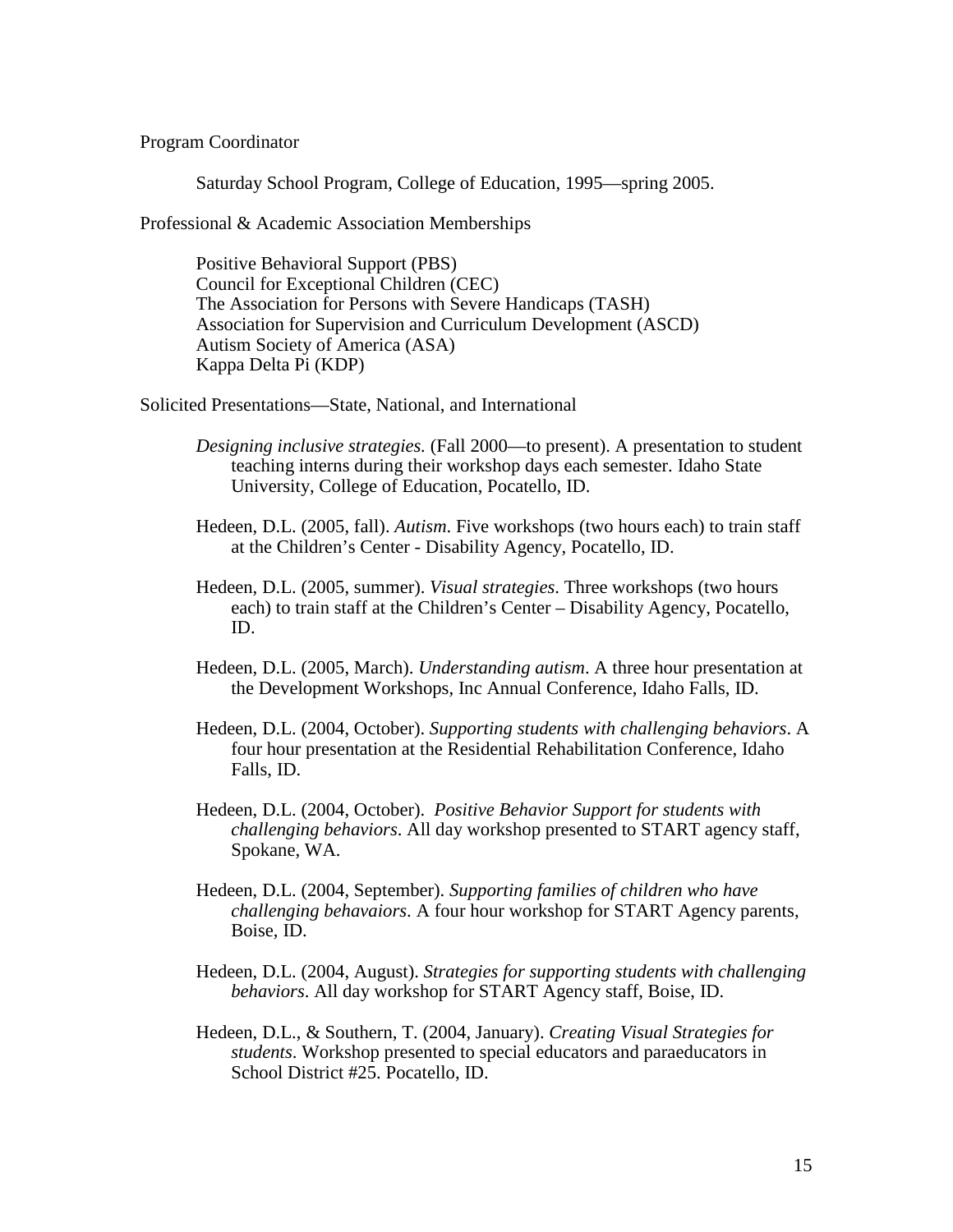- Hedeen, D.L., & Southern, T. (2003, November). *Supporting students with challenging behaviors in the middle school*. Presentation to staff at a middle school in School District #25, Pocatello, ID.
- Hedeen, D.L. (2003, October). *Supporting individuals with challenging behaviors*. A four hour presentation at the Residential Rehabilitation Conference, Idaho Fall, ID.
- Hedeen, D. L., & Ayres, B. J. (2002, March). *Supporting students with challenging behaviors.* Two-day workshop presented to administrators, teachers, and parents, Pocatello, ID.
- Hedeen, D. L. (2001, June). *Creating positive behavioral supports for learning.*  Presentation to educators and administrators at the Queensland Association of Special Education Conference, Brisbane, Australia.
- Hedeen, D. L. (2001, June). *Helping children during difficult times.* Presentation to parents and teacher aides at the Queensland Association of Special Education Conference, Brisbane, Australia.
- Hedeen, D. L. (2001, June). *How can I be positive when my child is so challenging*. Presentation to parents, Tasmania, Australia.
- Hedeen, D. L. (2001, June). *How do I help my child with challenging behaviors*. Presentation to parents, Hawkes Bay, New Zealand.
- Hedeen, D. L. (2001, June). *Making a difference for individuals with disabilities*. One day workshop for educators, teacher aides, and administrators, Hawkes Bay, New Zealand.
- Hedeen, D. L. (2001, June). *Student success through positive behavioral supports.* One day workshop for educators, administrators, and parents. University of Tasmania, Tasmania, Australia.
- Hedeen, D. L. (2001, June). *Successful strategies for difficult behaviors.* Presentation to elementary teacher aides, Palmerston North, New Zealand.
- Hedeen, D. L. (2001, June). *Teaching social skills to young children.* Presentation to preschool and elementary educators, Palmerston North, New Zealand.
- Hedeen, D. L., & Davern, L. (2001, June). *Inclusive strategies for diverse learners.* One day workshop for educators and parents, Palmerston North, New Zealand.
- Hedeen, D. L., & Davern, L. (2001. June). *Teaching methods for the diverse classroom.* One day workshop for educators, administrators, and parents, Palmerston North, New Zealand.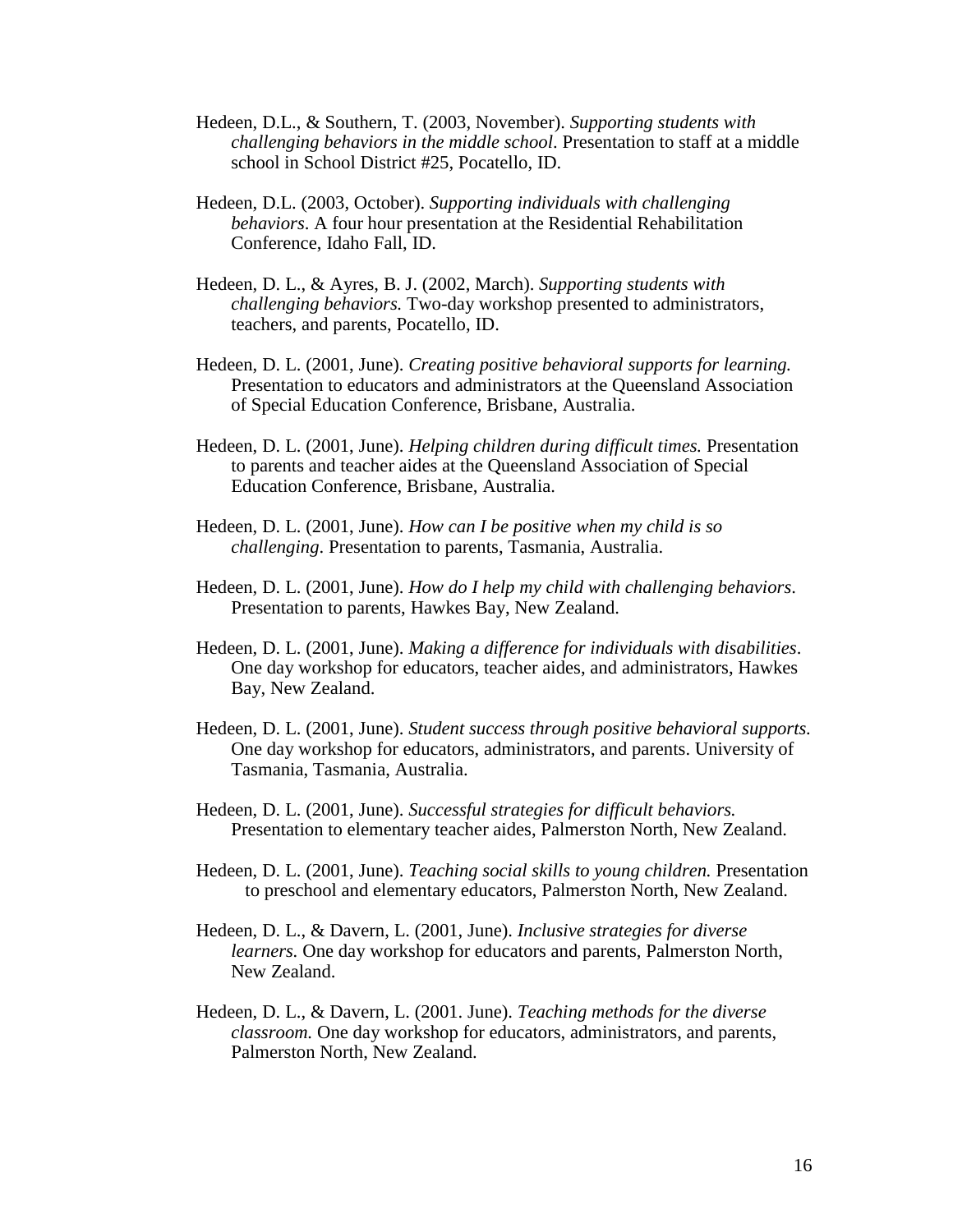- Hedeen, D. L., & Ayres, B. J. (2001, May). *Positive behavioral support strategies for the diverse classroom.* Presentation to educators, administrators, and parents, Auckland, New Zealand.
- Hedeen, D. L., & Davern, L. (2001, May). *Collaborative skills for the diverse classroom.* Presentation to educators, administrators, and parents, Auckland, New Zealand.
- Hedeen, D. L. (2001, April). *My first college class experience.* Presentation to high school students attending Future Educators Day at ISU, Pocatello, ID.
- Hedeen, D. L. (2001, April). *Visual strategies to enhance communication and positive behaviors.* Presentation at the Idaho Speech, Language, and Hearing Association Conference (ISLHA), Boise, ID.
- Hedeen, D. L. (2001, March). *Lee's determination to be included in Grades 4-12.* Presentation at the Montana CEC Conference, Missoula, MT.
- Hedeen, D. L. (2001, March). *Positive behavioral support strategies.* One day workshop for educators in Bonneville Joint School District 93, ID.
- Hedeen, D. L. (2001, February). *Including students: Positive behavioral supports and curricular adaptations*. One day workshop for administrators, educators, and parents, Pocatello School District 25, Pocatello, ID.
- Hedeen, D. L. (2000, November). *Successful participation through behavioral and curricular strategies*. One day workshop for administrators, educators, and parents, Boise, ID.
- Hedeen, D. L. (2000, August). *Using COACH as an effective IEP planning tool.* Presentation to Autism Society of America, Treasure Valley Chapter, Boise, ID.
- Hedeen, D. L. (2000, June). *Successful strategies for inclusive classrooms*. One day workshop for administrators, educators, and parents, Brisbane, Australia.
- Hedeen, D. L. (2000, June). *Teaching social skills to all students.* Presentation to Massey University College of Education faculty, Palmerston North, New Zealand.
- Hedeen, D. L. (2000, May). *Friendly classroom, friendly school.* Presentation to elementary staff, Palmerston North, New Zealand.
- Hedeen, D. L. (2000, May). *Successful learning and behavior for the classroom.* One day workshop for educators servicing young children, Napier, New Zealand.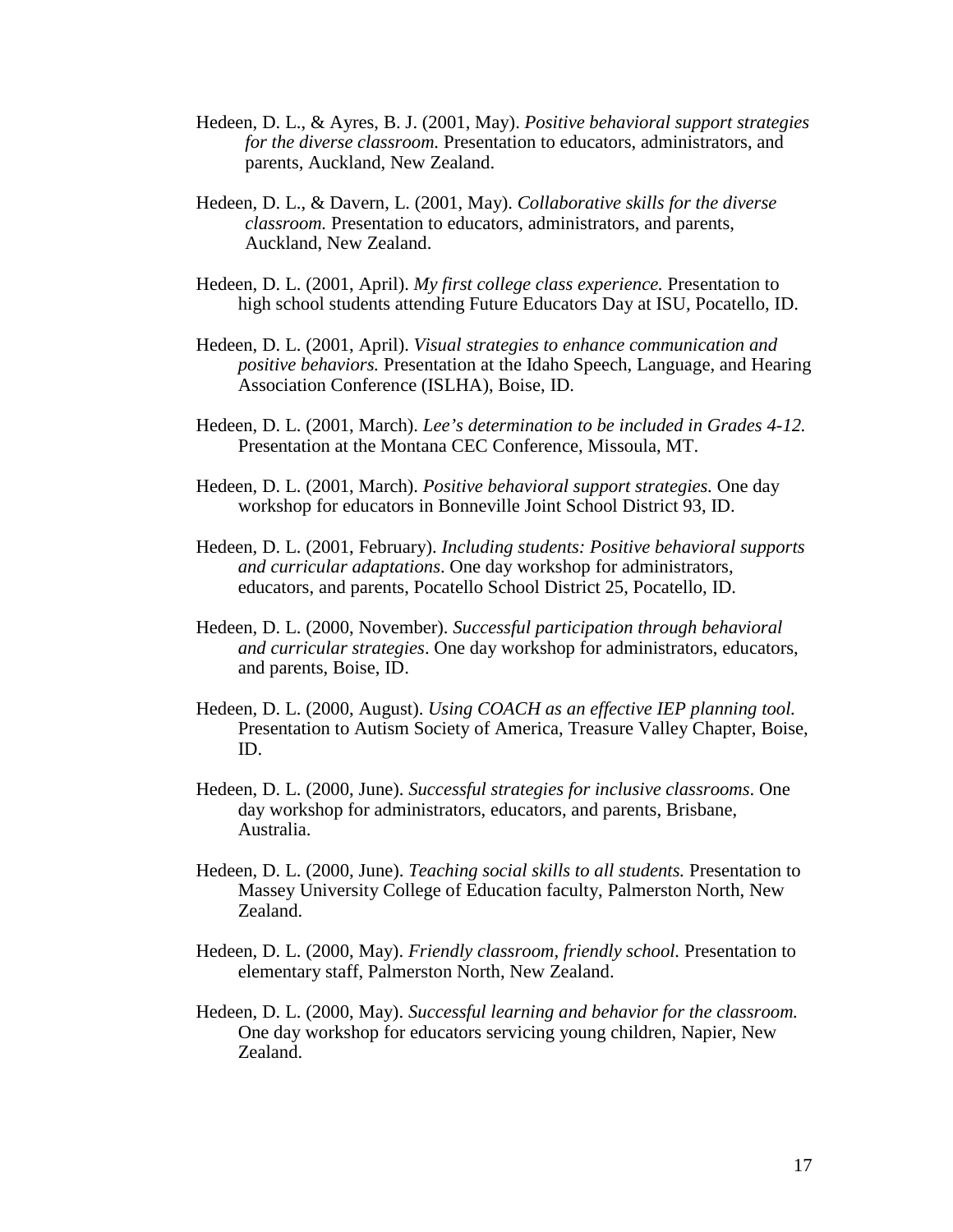- Hedeen, D. L. (2000, May). *Supporting students through positive interventions.* Presentation to RTLBs (Resource Teachers: Learning and Behavior), Palmerston North, New Zealand.
- Hedeen, D. L. (2000, May). *Teaching skills and responding in supportive ways.* Presentation to staff supporting students with significant needs, Wellington, New Zealand.
- Hedeen, D. L., & Ayres, B. J. (2000, May). *Positive behavioral support and inclusive education.* One day workshop to administrators, educators, and university students at Auckland College of Education, New Zealand.
- Hedeen, D. L., & Ayres, B. J. (2000, May). *Strategies for students with disabilities.* One day workshop to administrators, educators, and parents, Palmerston North, New Zealand. (with)
- Hedeen, D. L. (2000, April). *Adapting the language arts curriculum.* Presentation to Massey University elementary undergraduate students, Napier, New Zealand.
- Hedeen, D. L. (2000, April). *Positive behavioral supports.* Presentation to Massey University special education graduate students, Palmerston North, New Zealand.
- Hedeen, D. L. (2000, April). *Practical strategies for home and school.* Presentation to the Autism Association Parent Group, Palmerston North, New Zealand.
- Hedeen, D. L. (2000, April). *Supporting students with disabilities in inclusive classrooms.* Presentation to Massey University undergraduate special education students, Palmerston North, New Zealand.
- Hedeen, D. L. (2000, March). *Adapting the curriculum*. Presentation to elementary teacher aides, Palmerston North, New Zealand.
- Hedeen, D. L. (2000, March). *Adapting the curriculum.* Presentation to Massey University special education graduate students, Auckland, New Zealand.
- Hedeen, D. L. (2000, March). *Positive strategies for inclusive classrooms*. Presentation to administrators and educators involved in Special Education 2000 Research Grant, Auckland, New Zealand.
- Hedeen, D. L. (2000, March). *Positive strategies for inclusive classrooms.* Presentation to administrators and educators involved in Special Education 2000 Research Grant, Christchurch, New Zealand.
- Hedeen, D. L. (2000, March). *Positive strategies for inclusive classrooms.* Presentation to administrators and educators involved in Special Education 2000 Research Grant, Palmerston North, New Zealand.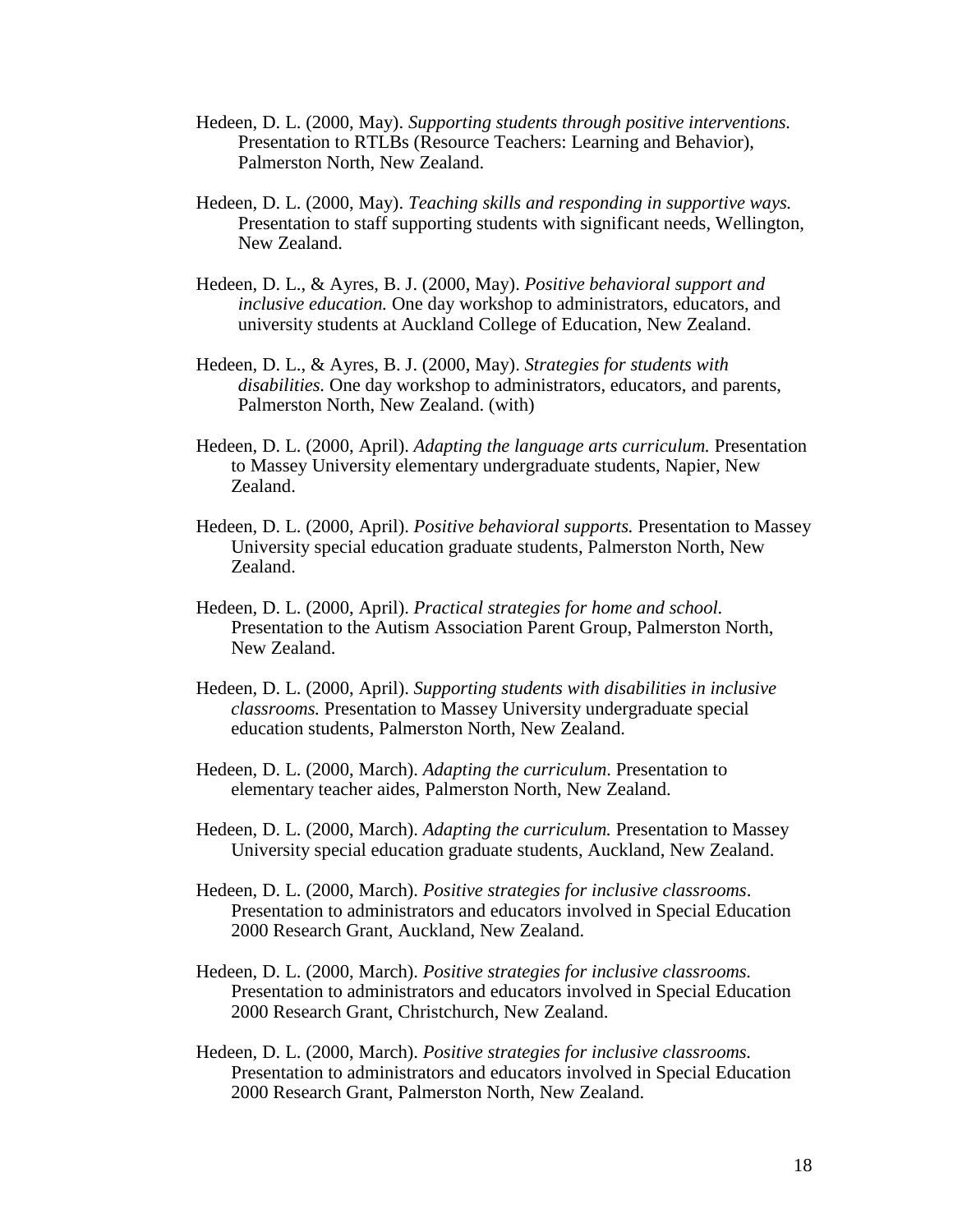- Hedeen, D. L. (2000, March). *Supervision techniques*. Presentation to Massey University graduate students in school psychology, Auckland, New Zealand.
- Hedeen, D. L. (2000, February). *Collaborative school consultation.* Presentation to Specialist Education Services (SES), Wanganui, New Zealand.
- Hedeen, D. L. (2000, February). *Creating friendly and supportive classrooms*. One day workshop for elementary school staff, Palmerston North, New Zealand.
- Hedeen, D. L. (2000, February). *Positive strategies for inclusive classrooms.* Presentation to administrators and educators involved in Special Education 2000 Research Grant, Gisborne, New Zealand.
- Hedeen, D. L. (2000, February). *Strategies for student success.* Presentation to RTLBs (Resource Teachers: Learning and Behavior), Palmerston North, New Zealand.
- Hedeen, D. L. (2000, February). *Teaching our children social skills.* Presentation at an elementary parent night, Palmerston North, New Zealand.
- Hedeen, D. L. (2000, February). *Visual strategies to enhance social skills.* Presentation to elementary staff, Palmerston North, New Zealand.
- Hedeen, D. L. (2000, January). *Enhancing communication and participation for students with severe disabilities.* Presentation for elementary school staff, Palmerston North, New Zealand.
- Hedeen, D. L. (2000, January). *Secondary inclusive strategies.* One day workshop for staff supporting students with disabilities, Palmerston North, New Zealand.
- Hedeen, D. L. (2000, January). *We want friendly kids, friendly classrooms!* One day workshop for elementary school staff, Palmerston North, New Zealand.
- Hedeen, D. L., & Carroll-Lind, J. (2000, January). *Inclusive classroom strategies.* Presentation to elementary school staff, Linton, New Zealand.
- Hedeen, D. L. (1999, December). *Visual strategies to enhance participation.* Presentation to educators and teacher aides, Palmerston North, New Zealand.
- Hedeen, D. L. (1999, November). *Secondary strategies for positive inclusion*. Presentation to educators and teacher aides, Palmerston North, New Zealand.
- Hedeen, D. L. (1999, November). *Will today ever end? Strategies for students with disabilities*. One day workshop for educators, parents, and administrators, Palmerston North, New Zealand.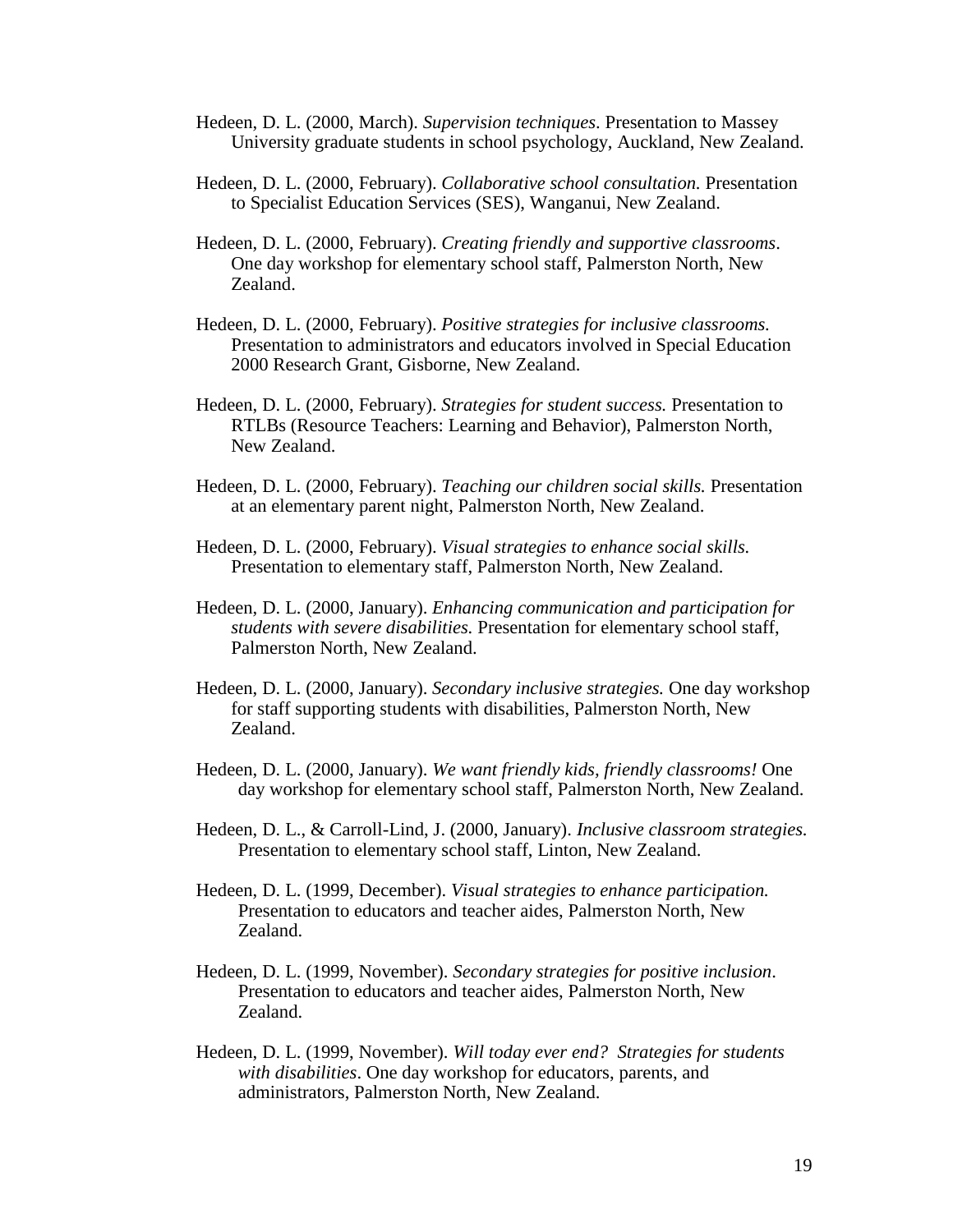- Hedeen, D. L. (1999, October). *Assisting students to initiate communication*. Presentation to teacher aides, Palmerston North, New Zealand.
- Hedeen, D. L. (1999, September). *Positive support for including students with disabilities.* Presentation to educators, parents, and teacher aides, Palmerston North, New Zealand.
- Hedeen, D. L. (1999, May). *Positive behavioral support can work!* One day workshop to educators, parents, and administrators, Bozeman, MT.
- Hedeen, D. L. (1999, May). *Supporting Students with disabilities in inclusive classroom.* One day workshop to educators, parents, and administrators, Billings, MT.
- Hedeen, D. L. (1999, April). *Communication is the KEY.* Presentation to Blackfoot School District 55 staff, Blackfoot, ID.
- Hedeen, D. L. (1999, March). *All kids are capable.* One day workshop presented to Southwest Region Educators, Boise, ID.
- Hedeen, D. L. (1999, March). *Successful learning = Successful behaviors*. One day workshop presented to Northwest Region educators, McCall, ID.
- Hedeen, D. L. (1999, February). *Autism: Tomorrow's a new day (Part III).* One day workshop presented to Southwest Region Educators, Boise, ID.
- Hedeen, D. L. (1999, February). *Autism: Tomorrow's a new day (Part III).* One day workshop presented to Southeast Region Educators, Pocatello, ID.
- Hedeen, D. L. (1999, February). *Communicating throughout the day.* Presentation to educators in Idaho Falls School District 91, ID.
- Hedeen, D. L. (1999, January). *Positive behavioral support at home.* Presentation at the Southeast Regional Conference at ISU, Pocatello, ID.
- Hedeen, D. L. (1999, January). *Positive behavioral support at school*. Presentation at the Southeast Regional Conference at ISU, Pocatello, ID.
- Hedeen, D. L. (1998). *All kids are capable.* One day severe disabilities workshop presented to Southeast Region Educators, Pocatello, ID.
- Hedeen, D. L. (1998, November). *Autism: Tomorrow's a new day (Part III).* One day workshop presented to Southeast Region Educators, Pocatello, ID.
- Hedeen, D. L. (1998, October). *How do I make them speak?: Encouraging student participation in class.* Presentation to ISU First Year Seminar staff and faculty, Pocatello, ID.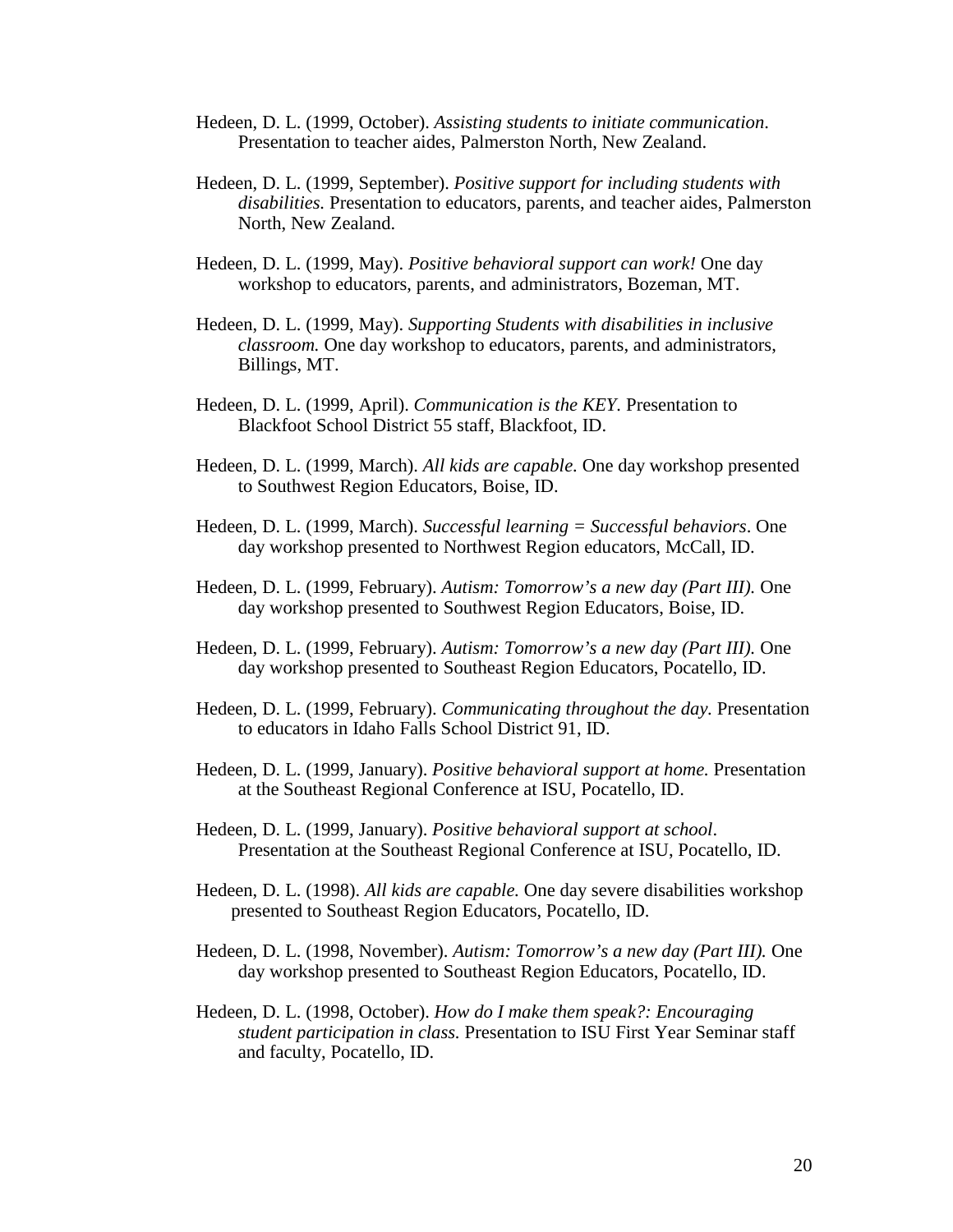- Hedeen, D. L. (1998, October). *Why not all kids?* Presentation to ISU student teachers, Pocatello, ID.
- Hedeen, D. L. (1998, September). *Autism: Perception is everything (Part II).* One day workshop presented to Southwest Region Educators, Boise, ID.
- Hedeen, D. L. (1998 September). *Supporting students with autism.* Half day workshop presented to Shoshone Bannock Headstart teachers, Fort Hall, ID.
- Hedeen, D. L. (1998, April). *Autism: Perception is everything (Part II).* One day workshop presented to Southeast Region Educators, Pocatello, ID.
- Hedeen, D. L. (1998, March). *Autism: Take a walk in my shoes (Part I).* One day workshop presented to Southwest Region Educators, Boise, ID.
- Hedeen, D. L. (1998, February). *Autism: Perception is everything (Part II).* One day workshop presented to Southeast Region Educators, Pocatello, ID.
- Hedeen, D. L. (1997, September). *Adapting the curriculum.* Presentation to educators in Pocatello School District 25, ID.
- Hedeen, D. L. (1997, September). *Autism: Take a walk in my shoes (Part I).* One day workshop presented to Southeast Region Educators, Pocatello, ID.
- Hedeen, D. L. (1997, August). *Curricular adaptations for inclusive environments.* Presentation to principals in Pocatello School District 25, ID.
- Hedeen, D. L. (1997, April). *How can Johnny be in that class?* Presentation to parents and educators, All Children Belong Project, Boise, ID.
- Hedeen, D. L. (1997, March). *How can Johnny be in that class?* Presentation to parents and educators, All Children Belong Project, Idaho Falls, ID.
- Hedeen, D. L. (1997, February). *Autism: Take a walk in my shoes*. One day workshop presented to Southeast Region Educators, Pocatello, ID.
- Hedeen, D. L. (1997, February). *How can Johnny be in that class?* Presentation to parents and educators, All Children Belong Project, Pocatello, ID.
- Hedeen, D. L. (1996, October). *Restructuring schools for inclusion*. Presentation to school staff, Caldwell School District 132, ID.
- Hedeen, D. L. (1996, April). *How to include all kids*. Presentation to SNEA Chapter at ISU, Pocatello, ID.
- Hedeen, D. L. (1996, March). *Kids learning together*. Inservice presentation to school staff, Preston Joint School District 201, ID.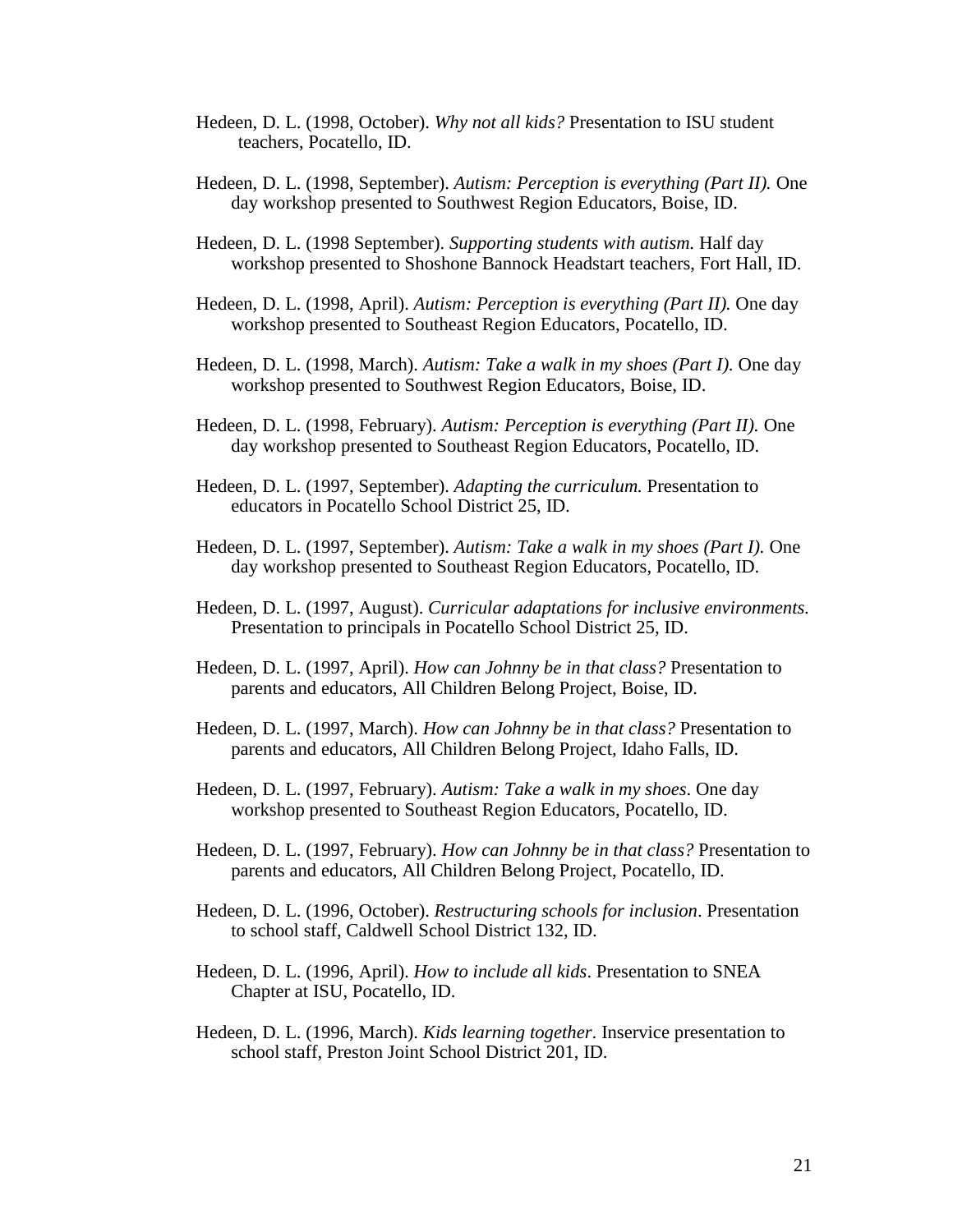- Hedeen, D. L. (1995, November). *Including all children in early childhood settings.* Panel presenter for Pocatello Association for the Education of Young Children (PAEYC), Pocatello, ID.
- Hedeen, D. L. (1995, February). *Inclusive classrooms.* Inservice presentation to School Staff, Moscow School District 281, ID.
- Hedeen, D. L. (1995, February). *Inclusive classrooms*. Inservice presentation to School Staff, Soda Springs Joint School District 150, ID.
- Hedeen, D. L. (1994, November). *Inclusion: The difficulties and benefits of inclusion for students, teachers, and special needs individuals in the public school classroom.* Featured Speaker at IEA/SNEA Symposium, ISU, Pocatello, ID.
- Hedeen, D. L. (1994, October). *Autism*. Presentation to parent group at local elementary school, Pocatello School District 25, ID.
- Hedeen, D. L. (1994, September). *More about inclusion*. Presentation to SNEA Chapter at ISU, Pocatello, ID.
- Hedeen, D. L. (1994, August). *Workshop for inclusion intervention team members*. Two day workshop for Southeast Region Educators at ISU, Pocatello, ID.
- Hedeen, D. L. (1994, May). *Positive approaches to challenging behaviors.* Presentation to cottage staff at the St. Cloud Children's Home, MN.
- Hedeen, D. L. (1994, April). *Designing inclusive classrooms.* Presentation to graduate students at Eastern Montana College, Billings, MT.
- Hedeen, D. L. (1994, March). *Including kids.* All day workshop for school staff on positive approaches to challenging behaviors, curricular adaptations, and strategies for working with students who have severe disabilities in general education classes, Idaho Falls School Districts 91 and Bonneville Joint School District 93, Idaho Falls, ID.
- Hedeen, D. L. (1994, March). *Inclusive classrooms*. Four one-hour presentations. Upper Snake River Valley Educators Conference, Rigby, ID.
- Hedeen, D. L. (1994, January). *How to include students with disabilities.* All day inservice for educators and administrators. The focus was on inclusive education and practical strategies to use when including students with disabilities in general education classrooms, Shelley School District 60, ID.
- Hedeen, D. L. (1993, November). *The move toward inclusive education: What does an inclusive classroom look like?* Presentation to Region III Special Education Directors, Pocatello, ID.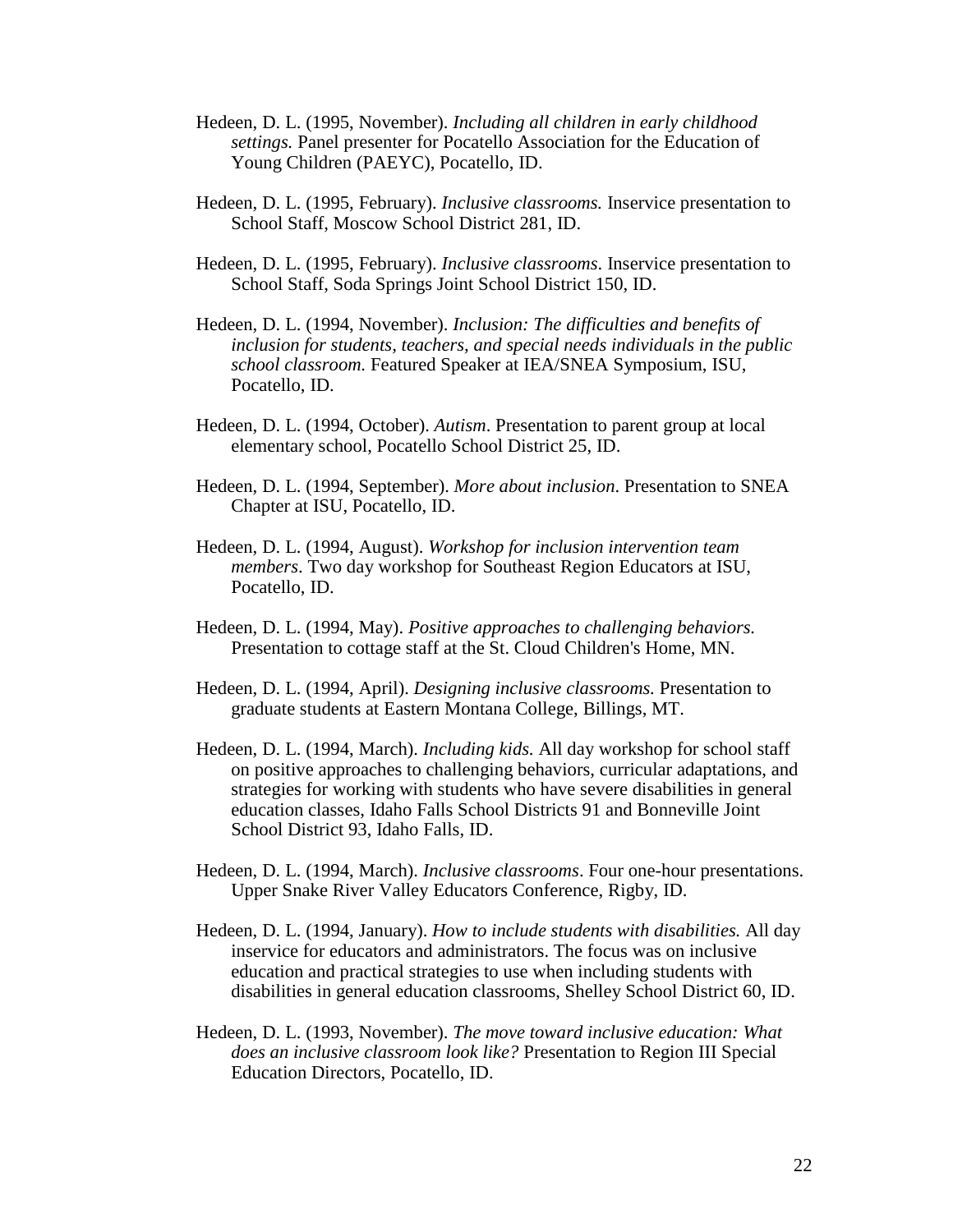Hedeen, D. L. (1993, May). *Facilitated communication in the high school: Peers, pressure, and positive ideas.* Second Annual Facilitated Communication Conference, Syracuse, NY.

Community Partnerships

- Pocatello School District #25 Special Education Self-Evaluation Team, November 2003—2004.
- Monthly meetings with special educators to improve the quality of services for students with severe disabilities. Pocatello School District 25. January 2001— May 2004.
- Developed a university course for high school students with disabilities from Pocatello School District 25. The class met weekly with undergraduate and graduate students in the special education program. College of Education, ISU. Fall 2001—spring 2002.

### Professional-Related Consulting

- Consultation services to a disability agency to assist with a young woman who had challenging behaviors. (2 visits). Idaho Falls, ID. August 2005.
- Consultation services to an elementary school to assist with a boy who has autism and presented some challenging behaviors. (6 visits). Pocatello School District 25, ID. Spring 2005.
- Consultation services to two elementary schools to assist with two boys who have autism and presented some challenging behaviors. In addition, each boy transitioned to a middle school and initial preparation was started during spring 2003 (5 visits to each school). Pocatello School District 25, ID. September 2002—2004.
- Consultation services to an elementary school for a student with challenging behaviors. Provided behavioral intervention techniques. Twin Falls School District 411, ID. February 2004.
- Consultation services to a middle school for a student with autism. Provided daily planning strategies, positive behavioral support, and visual strategies. Wendell School District 232, ID. January and February 2004.
- Consultation services to an elementary school for a student with autism. Provided educational curricular adaptations and behavior intervention techniques. Twin Falls School District 411, ID. October 2003.
- Consultation services to a high school for a young man with Asperger's Syndrome. Provided educational strategies to staff and family. Boston, MA. December 2002.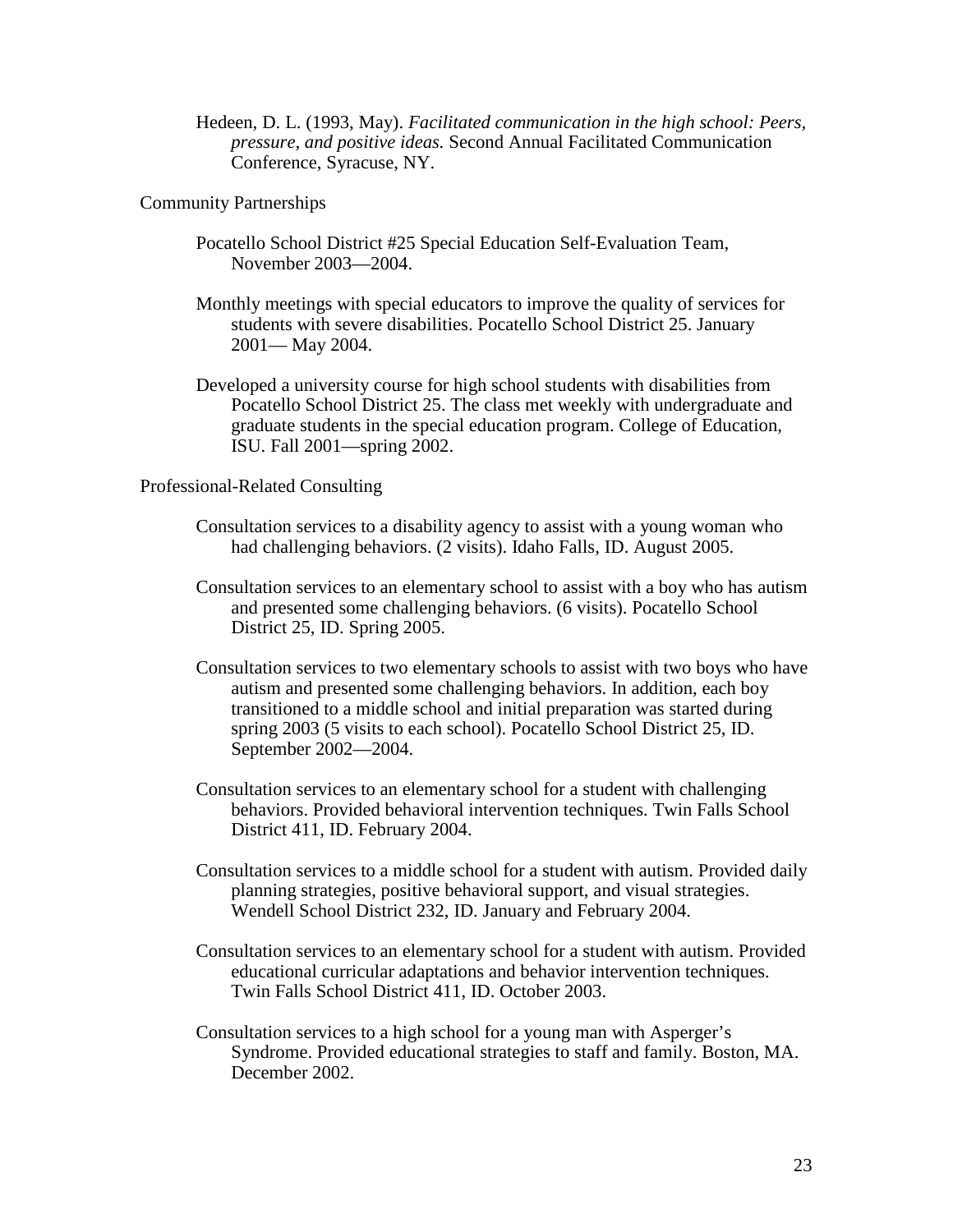- Consultation services to a junior high school. Provided educational strategies to a special educator. Pocatello School District 25, ID. December 2001.
- Consultation services to an elementary school. Provided educational strategies for a student with disabilities. Joint School District 251, ID. November 2001.
- Consultation services to an elementary school. Provided curricular adaptations for a student with disabilities. Joint School District 251, ID. October 2001.
- Consultation services to a middle school. Provided behavioral support and training for a student with autism (4 visits). Malad, ID. February and March 2001.
- Consultation services for a family. Provided monthly support for a family and young adult with disabilities to assist with developing an educational plan (6 visits). New Plymouth, ID. September 2000—March 2001.
- Consultation services to an elementary school. Provided monthly curricular strategies and positive behavioral supports for a student with autism (6 visits). Boise, ID. September 2000—March 2001.
- Consultation services to an elementary school. Provided educational strategies for a student with autism. Terreton, ID. November 2000.
- Consultation services to an elementary school. Provided educational strategies for a student with autism and English as second language (3 visits). Murtaugh, ID. September and October 2000.
- Consultation services to an elementary school. Assisted educators in working with a student with autism (2 visits). Palmerston North, New Zealand. May and June 2000.
- Consultation services to an elementary school. Supported teacher aides in working with a student with autism (3 visits). Fielding, New Zealand. May and June 2000.
- Consultation services to an intermediate school. Provided observations and strategies to assist with a student having difficult behaviors (6 visits). Palmerston North, New Zealand. March—May 2000.
- Consultation services to an elementary school. Attended a week long school camp with sixth grade classes and provided support for a student with disabilities. Palmerston North, New Zealand. February 2000.
- Consultation services to an elementary school. Provided observations, training teacher aides, and meetings with classmates to assist educators with a student who had challenging behaviors (5 visits with Carroll-Lind, J.). Palmerston North, New Zealand. January—May 2000.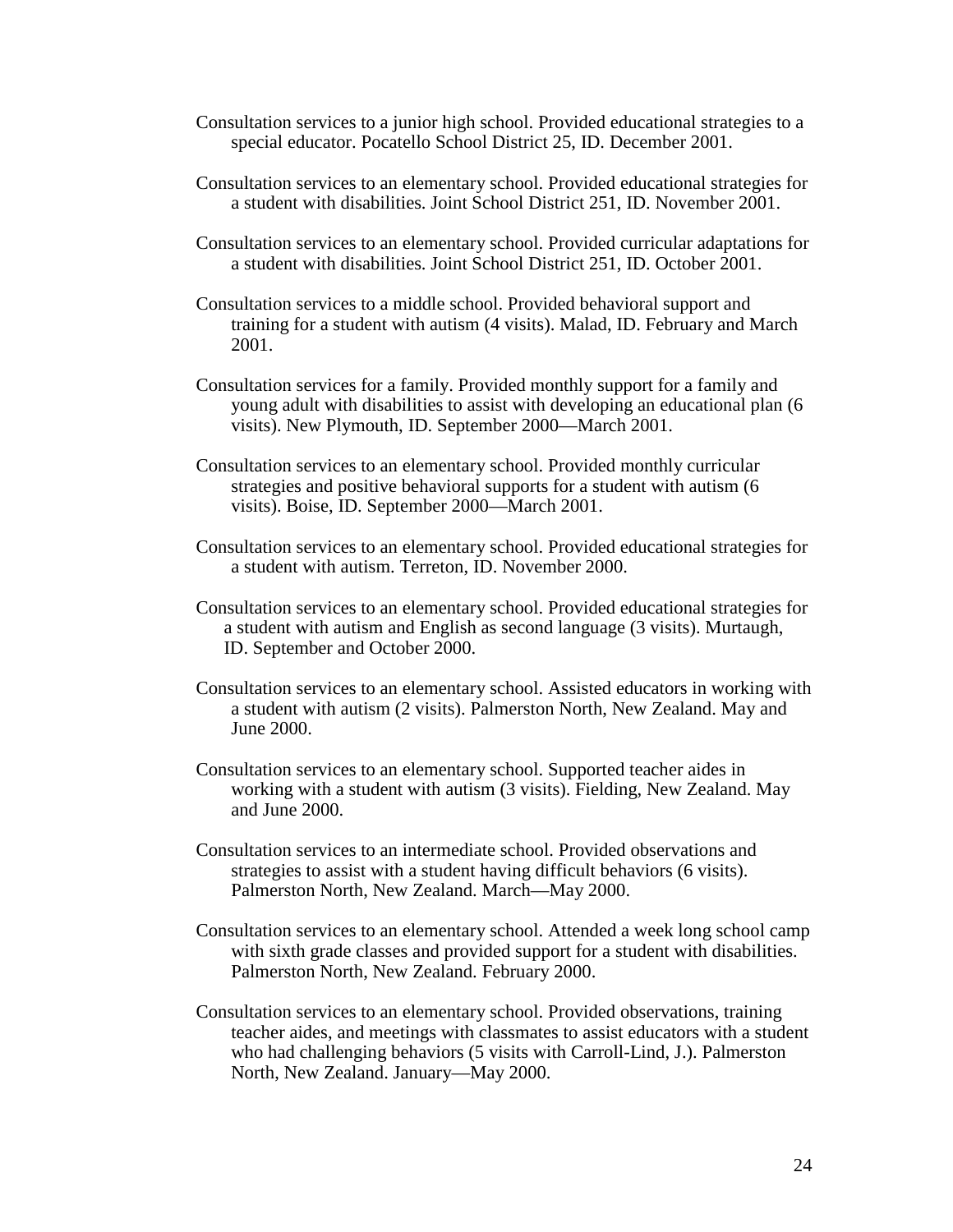- Consultation services to an elementary school. Provided one day a week support for three students with autism. Central Normal School, Palmerston North, New Zealand. July 1999—June 2000.
- Consultation services to an elementary school. Provided technical assistance for a student with autism who was presenting challenging behaviors (3 visits). Boise Independent School District 1, ID. November 1998.
- Consultation services to an elementary school. Provided monthly visits to an elementary school in order to assist with a student with autism (8 visits). Boise Independent School District 1, ID. September 1998—April 1999.
- Consultation services to a middle school. Provided educational strategies for a student with severe disabilities. Joint School District 251, ID. September 1998.
- Consultation services to an elementary school. Assisted in developing new school routines for a second grade student with autism. Boise Independent School District 1, ID. September 1998.
- Consultation services to a preschool program. Provided assistance in developing a class routine for two young boys with autism. Joint School District 148, ID. August 1998.
- Consultation services to a middle school. Assisted with transition planning for a student with severe disabilities. Joint School District 251, ID. May 1998.
- Consultation to an elementary school. Continued support for student with autism. Boise Independent School District 1, ID. April 1998.
- Consultation services to a high school. Provided educational planning for a student with severe disabilities. Buhl Joint School District 412, ID. March 1998.
- Consultation services to an elementary school. Assisted educators in developing a comprehensive educational plan for a student with challenging behaviors. Oneida County School District 351, ID. March 1998.
- Consultation services to an elementary school. Provided support and educational planning for a student with autism. Boise Independent School District 1, ID. March 1998.
- Consultation services to a high school. Discussed options for transition planning and observed students. Marsh Valley Joint School District 21, ID. December 1997.
- Consultation services to an elementary school. Provided technical assistance for a student with autism (4 visits). Pocatello School District 25, ID. October 1997.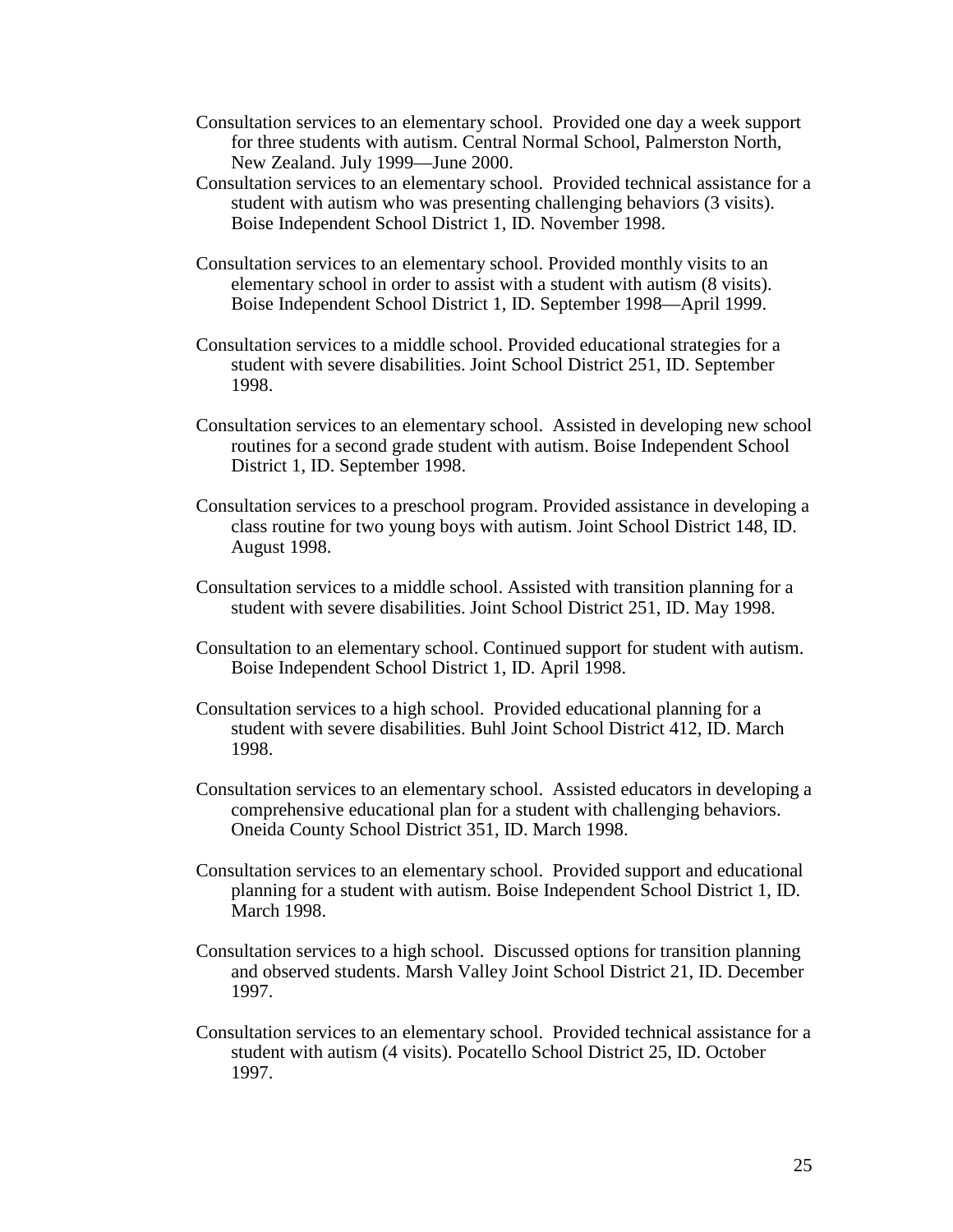- Consultation services to a middle school. Assisted with behavioral interventions over a two week period for a student with challenging behaviors (4 visits). Blackfoot School District 55, ID. September 1997.
- Consultation to an elementary school. Assisted with curricular adaptations and behavioral interventions for a student with autism. Twin Falls School District 411, ID. March 1997.
- Consultation to an elementary school. Assisted with curricular adaptations for a student with severe disabilities. Teton County School District 401, ID. January 1997.
- Consultation services to an elementary school. Assisted with the transition from third to fourth grade for a student with severe disabilities. Joint School District 251, ID. October 1996.
- Consultation services for a middle school. Assisted team in creating adaptations for a student with disabilities. Teton County School District 401, ID. September 1996.
- Consultation services for an elementary school. Assisted with two students who have challenging behaviors. Soda Springs Joint School District 150, ID. September 1996.
- Consultation services for an elementary school. Facilitated a MAPS session for a student with disabilities transitioning to a new school. Teton County School District 401, ID. May 1996.
- Consultation services for an elementary school. Assisted a special educator in creating curricular adaptations for general education classrooms. Preston Joint School District 201, ID. March 1996.
- Consultation services for a high school. Assisted teachers in accommodating for students with disabilities in high school. Bear Lake County School District 33, ID. February 1996.
- Consultation services for an elementary school. Assisted teachers with inclusive experiences for students with disabilities. Jerome Joint School District 261, ID. January 1996.
- Consultation visits to assist six schools in creating inclusive classrooms. Marsh Valley Joint School District 21, ID. Fall 1995.
- Consultation services for a young child with severe disabilities. Assisted teachers in creating adaptations for general education classrooms. Butte County Joint District 111, ID. May 1995.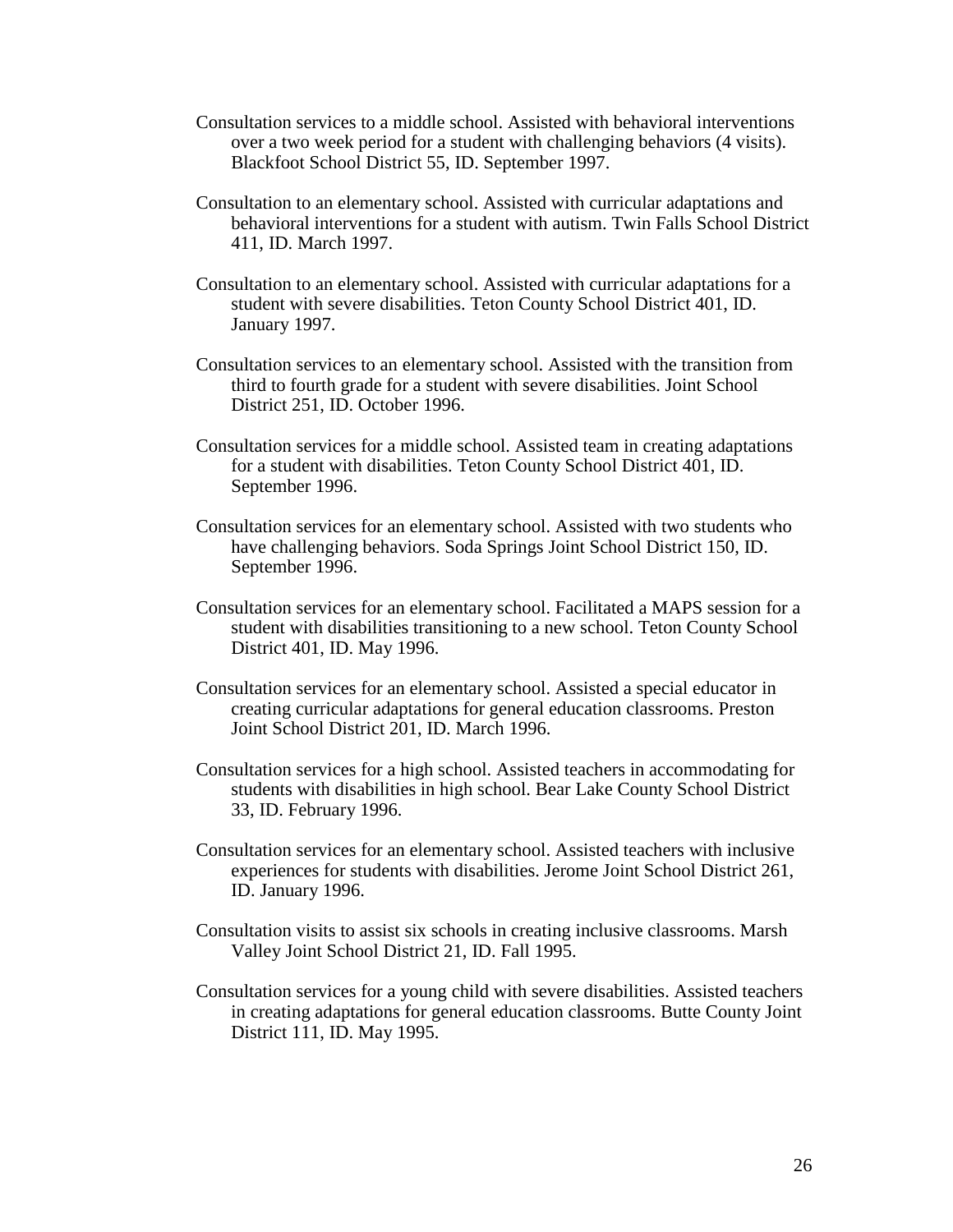- Consultation services for two high school students with autism. Provided recommendations on how to include and support these students in their high school and community. Idaho Falls School District 91, ID. April 1995.
- Consultation services focused on including students with disabilities in their general education classrooms. Moscow School District 281, ID. February 1995.
- Consultation services for an elementary-aged child with autism in a general education classroom. Soda Springs Joint School District 150, ID. February 1995.
- Expert witness in a Due Process Hearing. Pocatello, ID. September 1995.
- Consultation services to Joint School District 251, ID, including monthly visits to Roberts Elementary to assist with implementation of educational goals for a student with severe disabilities in a general education classroom. Spring 1994—1996.
- Independent evaluation for a student with severe disabilities in Pocatello School District 25, ID. Weekly visits to assist in implementation process. Recommendations include implementation of a behavioral plan and strategies for general education classroom. Serve as a member of the student's child study team. June—December 1994.
- Independent evaluation for a student with severe disabilities, assisted with followup services at the junior high school. Idaho Falls School District 91, ID. Fall 1994.
- Consultation services for a high school. Provided inservice training to teachers and educational assistances regarding challenging behaviors. Pocatello School District 25, ID. Summer 1994.
- Consultation services for providing special education services in general education classrooms. Bear Lake County School District 33, ID. December 1993.
- Consultation services for including students with disabilities in general education classrooms. Preston Joint School District 201, ID. September 1993.

# Professional Development

- National Autism Society of America Conference. San Diego, CA. July 2001.
- Two day workshop with Anita Archer (educational consultant on modifying curriculum) from Oregon. Pocatello, ID. September 2000.
- One day seminar with Tony Atwood (expert on Asperger Syndrome) from Australia. Wanganui, New Zealand. September 1999.